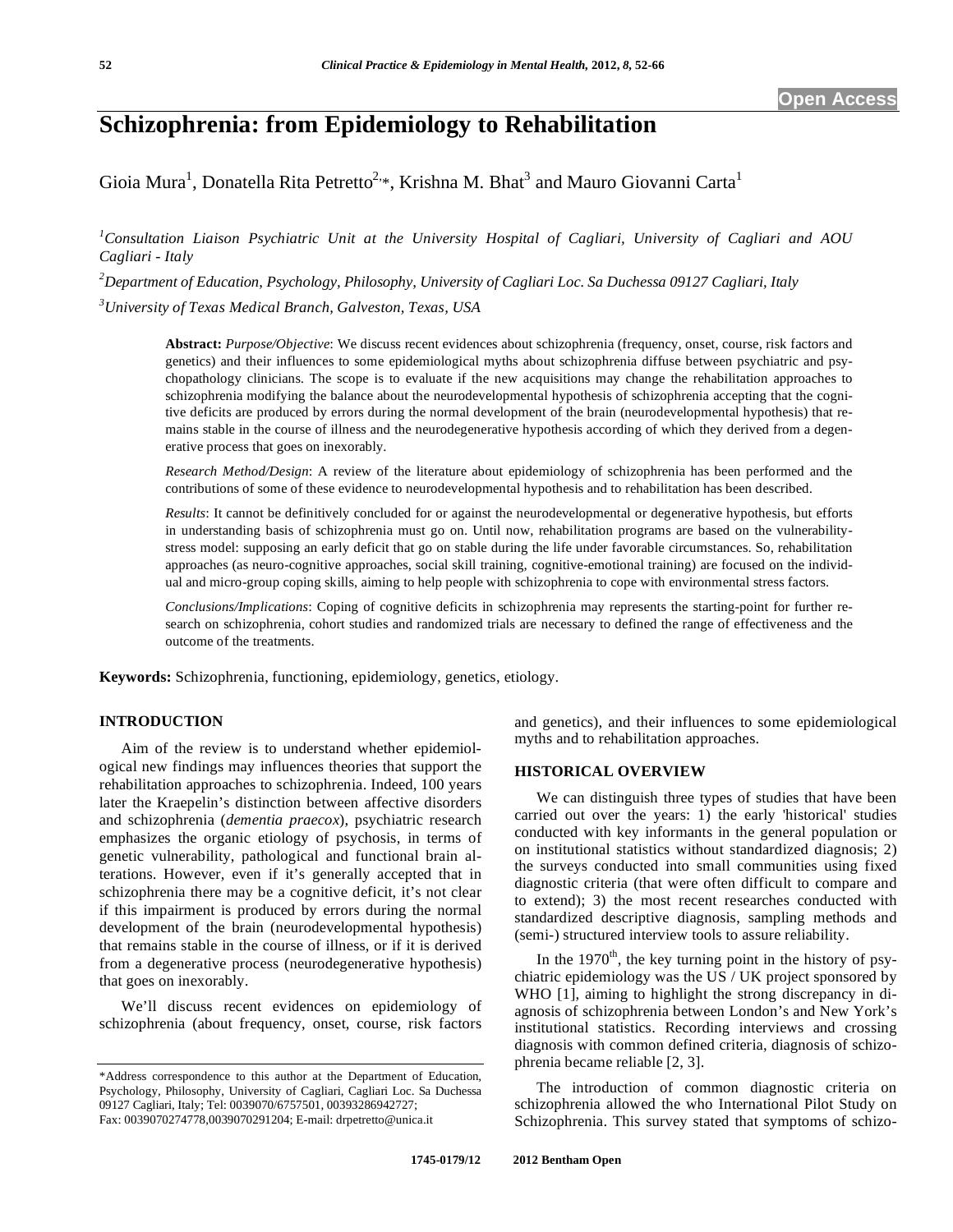phrenia are found around the world in many cultures and that profiles of schizophrenic pictures look similar in different cultural backgrounds [4].

In the  $70<sup>th</sup>$ , surveys on affective disorders, hysteria and anxiety indicated in a balanced way that others disorders than schizophrenia seem to be more culturally sensitive, at least as different clinical presentation. In some way an idea that schizophrenia was quite similar in all countries may be counter (as biologic entity) with other less biological entities present in the common professional conscience.

In the middle  $80<sup>th</sup>$ , the concept of a worldwide dimension of schizophrenia was reinforced by results of the WHO research "Determinants of Outcome" [5]. Those findings seemed to indicate a stable incidence rate of schizophrenia around the world. All six sites in high mean income countries showed a really stable annual incidence rate, except the Chandgarh site in India showing little higher incidence rate, around 0.30 [6].

# **FREQUENCE AND RISK FACTORS**

# **Prevalence and Incidence: the Myth of the Stability**

Since today, most psychiatric handbooks state that schizophrenia has a stable frequency around the world. However, a recent review shows that schizophrenia is not distributed equally across cultures and countries. From 132 core studies, 15 migrant studies, and 41 studies based on other special groups, the median values per 1,000 persons for the distributions for point and lifetime prevalence were 4.5 and 4.0, with a very large range in different studies [7]. Prevalence rate may be influenced by different length of disease course in different countries, so it may not be conclusive concerning the stability of incidence.

But the same review and others four in the last two years indicate unequivocally that the incidence rate of schizophrenia varies from different countries and cultures with a large range.

Considering the different published papers on incidence in schizophrenia after 1985, the lowest rates were reported in Vancouver and in Oxfordshire in UK (both with less 0.1 per 1,000), while the highest were reported in Madras with 0.58 and Bavaria with 0.48 [6].

# **Gender Risk**

Another possible epidemiological myth concerns the gender risk and the difference of disease course by sex.

It is reported in many psychiatric textbooks that men and women are affected equally by schizophrenia. Recent metaanalyses of third generation epidemiological studies have clarified that this is not the case. For every three males with schizophrenia there are two females with the disease [8, 9].

One reason of this "belief" may due to difference that was thought to exist between schizophrenia and affective psychosis in gender risk: one simple and stable concept was that male to female ratio in schizophrenia risk is 1/1, while in affective psychosis is 1/2. However, recent data highlighted that the male to female ratio is 1.2/1 also in bipolar disorders, remaining 1/2.5 only in major depressive disorder.

# **Prenatal, Perinatal and Complications of Normal Brain Development for the Pathogenesis of Schizophrenia. Childhood Risk Factors**

Many evidences support hypothesis that schizophrenia could be a neuro-developmental disease caused from a brain damage occurring in early phases of life, that interferes with the normal developmental events [10-12]: 1) seasonality of birth; 2) prenatal exposition to flu viruses and Toxoplasma gondii; 3) birth complications; 4) brain abnormalities on neuroimaging tools.

For a long time it has been known that individuals with schizophrenia are more likely to be born in the winter. Consistent data supporting this finding results from studies in Northern and Southern Hemispheres [13]. Despite that relative risk is small, on the order of 5-8% increase for those born in the winter versus summer, corresponding to a relative risk of 1.05-1.08, this datum has been replicated many times. One possible explanation is that mother is passing through the second trimester of her pregnancy in the height of flu season, and it is that infections during that period raise risk for schizophrenia in offspring. Another explanation was offered by a recent study carried out in a country with minimal seasonal weather change [14]. The fact that seasonality effect was found in patients with schizophrenia of a group likely to have increased genetic susceptibility suggests geneenvironment interaction, perhaps in terms of epistasis between exogenous factors and maternal-inherited genes.

Recent data emphasize contribution of prenatal exposition to flu virus A and B in determining significant reduction of cognitive performances in children who will develop psychosis in adulthood [15]. Those data suggests a role of environmental factors that may act on fetal brain determining a loss of cognitive performances soon before onset of psychosis.

A meta-analytic review on birth complications acting on schizophrenia risk categorizes different types of birth complications involving I) complications of pregnancy (bleeding, diabetes, Rhesus incompatibility, preeclampsia), II) abnormal fetal growth and development (low birthweight, congenital malformations, reduced head circumference), and III) complications of delivery (uterine atony, asphyxia, emergency Cesarean section); overall risk for developing schizophrenia associated with obstetric complications were generally modest, less that 2.0 [16]. Nevertheless, recent data suggest only a modest association between prematurity, hypoxia, maternal infections and maternal behaviors and risk of the later development of schizophrenia after adjusting for a number of possible confounding factors [17].

Moreover, it has been emphasize that adverse events acting during pregnancy or delivery are associated with an increased risk to develop psychotic-like non-clinical symptoms (PLIKS) that regards 15% of population. Such an association is particularly relevant in case of maternal infectious diseases during pregnancy, gestational diabetes, need of neonatal cardio-pulmonary resuscitation, Apgard's index less than 5 [18].

Researches on infectious agents as possible cause of schizophrenia has become prominent in the past decade. *Toxoplasma gondii* has emerged as a prime candidate for a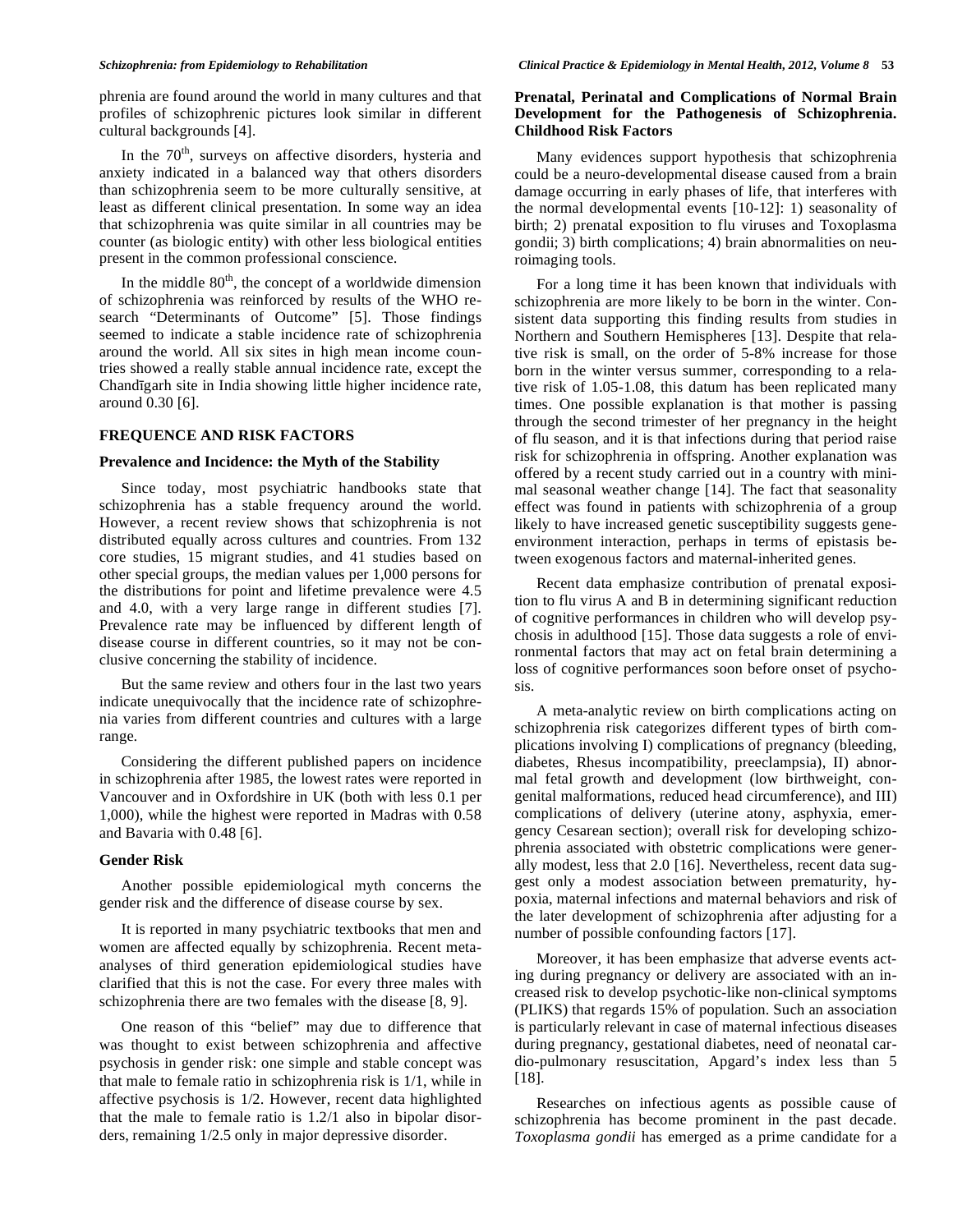variety of reasons: I) individuals with schizophrenia, compared to controls, have been reported to have higher prevalence of antibodies to *Toxoplasma gondii*; II) some individuals with adult toxoplasmosis develop psychotic symptoms similar to those of schizophrenia; III) *Toxoplasma* has been shown to induce elevated levels of dopamine in experimentally infected animals; and IV) studies have shown that individuals with schizophrenia, compared to controls, have had greater exposure to cats in childhood [19-22].

Taken together, most studies seem to delineate that exogenous factors acting on brain structure during its developmental phase play an important role in etiopathogenetic of schizophrenia.

# **Low IQ**

Considering childhood developmental abnormalities, many long-term follow-up studies, both retrospective and prospective, suggest a variety of signs, symptoms, conditions and behaviors associated with raised risk for schizophrenia, but no study is strong enough as to be useful in prediction. Earlier report on high risk groups showed that offspring of schizophrenic parents were more likely to have lower IQ, poor attention skills, thought disorder-like symptoms, poor social adjustment and psychiatric symptoms compared to offspring of controls [23]. Although several concerns have been raised regarding generalization of high risk findings to non-familial forms of schizophrenia, recent longitudinal studies provided evidence that individuals with schizophrenia differ from their peers even in early childhood in several developmental markers, such as age of attaining developmental milestones, levels of cognitive functioning, educational achievement, neurological and motor development, social competence and psychological disturbances. Prospectively collected data from a birth cohort in New Zealand [24] showed that schizophrenic subjects should have suffered significant deficit in neuro-motoric, linguistic and cognitive development in the first decade of their lives. The authors say that the compelling evidence linking an array of childhood developmental abnormalities and schizophrenia echoes with the hypothesis that schizophrenia is a neurodevelopmental disorder.

Evidence also suggests that the association between low IQ is specific to schizophrenia as it was not found in bipolar disorder.

#### **Paternal Age**

First indication on a role of parental age was based upon the family background data of 1000 patients in the Ontario Hospital, Canada. Gregory [25] reported that parents of patients with schizophrenia were, on average, 2–3 years older than those of the general population.

More recently, several population-based epidemiological studies in Denmark [26], Israel [27], Sweden [28], France [29] and the United States [30] have provided stronger evidence on role of paternal age in schizophrenia. A populationbased birth cohort study found that relative risk of schizophrenia is 2.96 in the group of fathers aged 55 or above at the time of offspring birth; once paternal age was accounted for statistically, maternal age no longer was a significant predictor of schizophrenia [31].

Current population-based cohort research tends to support that advancing paternal age-related increased risk of schizophrenia only appears significant among those without family history. Genetic mechanisms that could explain these association are been proposed, including accumulation of de novo mutations in paternal germ cells, trinucleotide repeats expansions, and alterations in genetic imprinting of one or several genes involved in neurodevelopment [31-33]. Using k-means clustering analysis, Lee *et al*. emphasize that paternal age related schizophrenia (PARS) cases differ phenotypically from other patients with schizophrenia in features including discrepancy in verbal and performance intelligence and, in female, in early age at onset [34].

Although definite biological explanation has not yet been done to explain the role of paternal-age, the findings strongly point toward biologically complex transmitted factor acting in developing embryonic nervous system.

#### **Autoimmune Diseases**

The role of neuro-inflammation in schizophrenia has been an issue for long time. Association between schizophrenia and various inflammatory-autoimmune diseases has been reported in epidemiological surveys.

Several studies have shown that individuals with schizophrenia are somehow less likely to have rheumatoid arthritis [35]. However, while it could be that medications for schizophrenia are protective for rheumatoid arthritis in some unknown way, several studies were conducted prior to era of neuroleptic medications. A possible explanation is that a single gene raises risk for one disorder and protects for the other. It has been reported that mothers of individuals with schizophrenia have lower risk for rheumatoid arthritis, but the study is questionable for the small sample size.

Other immune disorders have been linked to schizophrenia, particularly autoimmune thyroiditis and celiac disease [36, 37]. A study from the Danish population registers, reported that persons whose parents had celiac disease were three times as likely to have schizophrenia [38]. Celiac disease is characterized by immune reaction to wheat gluten. One possible explanation is that increased permeability of intestine, raising level of antigen exposure, could increase risk of autoimmune response to brain components. It is also possible that gluten proteins are broken down into psychoactive peptides.

Various data suggest apparent abnormalities of immune system in schizophrenia, but it is not clear whether such those alterations are causal or merely consequent to schizophrenia itself or to the common treatments used in the disease. It can be hypothesized that a general weakness of immune system increased risk determined either by infections or by autoimmune disorders reported in individuals affected with schizophrenia [39].

Recently, a genome-wide microarray study in postmortem brains of schizophrenia patients has explored expression profiling of immune-modulatory genes, showing that 23 genes were significantly down-regulated in Brodmann area 22 of left superior temporal cortex, supporting the hypothesis that in schizophrenia immune-related genes modifies synaptic functions and stability in a selected corti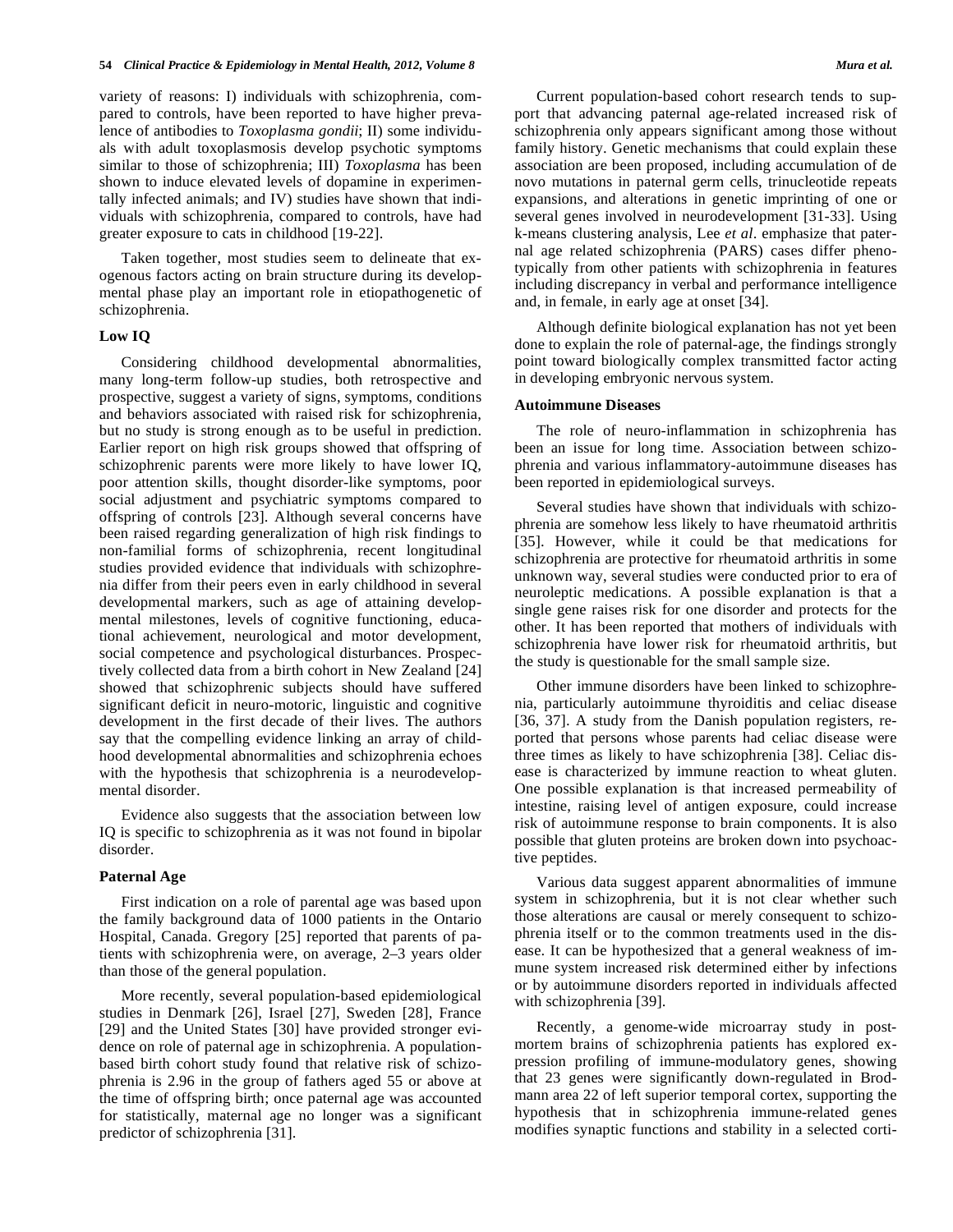cal area [40]. This study may offer an explanation for findings showing association between autoimmune disorders and schizophrenia and, considering the progressive nature of autoimmune diseases, seem to indicate that schizophrenia may arises from a progressive process of neurodegeneration. However, the study does not clarify if the observed downregulation of immunomodulatory genes reflects secondary (or even terminal) neural changes to a primary immune response.

### **Migration**

The hypothesis that migration is a risk factor for schizophrenia has been accepted by many authors; however, there are not yet concordant theories about the role played by migration on development of the disease.

The first epidemiological evaluation of psychiatric disorders in immigrants dates back to more than seventy years ago [41], but the results obtained were limited due to methodological problems, such as the absence of standardized diagnostic criteria, structured interviews, and to investigations being carried out on the general population and not only on subjects who had been seen by psychiatrists. Moreover, it is impossible to consider "immigrants" as a homogeneous group concerning the risk of psychiatric disorders, due to variables as motivation to migration, distance for the host culture, ability to develop mediating structures, and legal (or illegal) residential status [42].

In Europe, the issue about increasing risk of schizophrenia in immigrants was studied by several authors. The interest in migration as putative risk factor for schizophrenia was generated by data showing that persons of African-Caribbean origin migrating in UK have an incidence rate 2.5–14.6-fold higher compared to native people [43]. Following this initial report, high incidence rates have also been reported for persons of Surinamese, hospital admission, found that five and second generation immigrants have an increased risk for severe psychiatric disorders compared to natives. The role of ethnic factors in the risk of Dutch Antillean and Moroccan background migrating in the Netherlands [44, 45] and for all migrants in Denmark [46]. It can be underlined that incidence peak appears 10-12 years after migration and that rate of schizophrenia is high also in the secondgeneration migrants [47]. In one of the first longitudinal studies, Hjern and colleagues [48], analyzed incidence rates of first schizophrenia was underlined in a study carried out in Malmo [49], which confirmed that migrants had increased risk for schizophrenia compared to natives, but the risk was markedly increased in immigrants of East Africa.

Various hypotheses have been formulated in order to explain role of migration in development of the disease, but at present there are no firm data in favor of one specific theory.

It has been believed that the rate of schizophrenia was high in original Countries of migrants. There are few studies regarding rate of schizophrenia in the original Countries before 1990 [50]; after this period, the Determinants of Outcome in Severe Mental Illness (DOSMD) study demonstrated that in the original Countries rate of schizophrenia was less than in migrating populations, suggesting that biological vulnerability to stress is not sufficient to explain the high rate of schizophrenia in these social groups [51].

According to the "selective migration" theory, individuals affected with schizophrenia are more predisposed to migrate [41]. Despite this hypothesis is fascinating, it conflicts with data from meta-analyses on population-based studies, that show that risk of schizophrenia was higher in secondthan in first-generation migrants [52]. Moreover, migration itself and the consequent stress may be difficult to be tolerated in individual affected with schizophrenia [53]. Together, it is difficult to refute the hypothesis that a single biological factor can adequately explain increased risk for schizophrenia in migrants. Socio-environmental elements, acting in concert with genetic factors, may contribute to explain the particular liability of migrant populations to the disease [54].

In the meta-analysis of Cantor-Graae and Selten [52], migrants whose skin color is considerably darker than the background population were reported to have a relative risk of schizophrenia of 4.8. Migrants in general, and specifically whose with dark skin, may be more subject to the effect of poverty and discrimination, particularly in countries where racism is present either individually or institutionally. However, a higher risk for schizophrenia has not been found in Turkish migrants to the Netherlands, despite the fact that Turkish migrants had lower socioeconomic conditions than Surinamese migrants, whose relative risk is high [44, 45]. It has been demonstrated that risk of develop schizophrenia increases when size of migrants in the country of migration is small, while risk is lower in great communities of migrants belonging from the same country [55]. These data reinforce the hypothesis that isolation and lack of social support are determinant factors in the pathogenesis of schizophrenia [56].

However, it can be hypothesized that migrants have a genetic susceptibility to environmental factors present in countries of migration (such as pollution, pathogens, allergens, etc.), absent or rare in the original countries. This hypothesis can put together genetic theory and the role of environmental stressors [57].

Misdiagnosis can explain the high incidence rate of schizophrenia observed in African-Caribbean people; however, misdiagnosis cannot be the unique explanation for this finding. Diagnostic criteria and standard definition of schizophrenia reduce diagnostic errors; thus, using the same criteria also in original countries an overestimate of the disease should be observed [58, 59].

In conclusion, there is no agreement between various authors and the role of migration is still an enigma: it is likely that liability to schizophrenia in migrants may arise from biological factors acting in individuals/ethnic groups genetically predisposed to the disease. These findings could indicate a mixed action of a precocious inherited neurodevelopmental alterations and subsequent environmentaldriven neurodegenerative processes in schizophrenia pathogenesis.

# **Addiction**

Many abuse drugs have been related to onset of schizophrenia. Use of D-amphetamine and of cannabis (both acting on dopaminergic system) during adolescence can contribute to subsequent onset of schizophrenia or to an increase of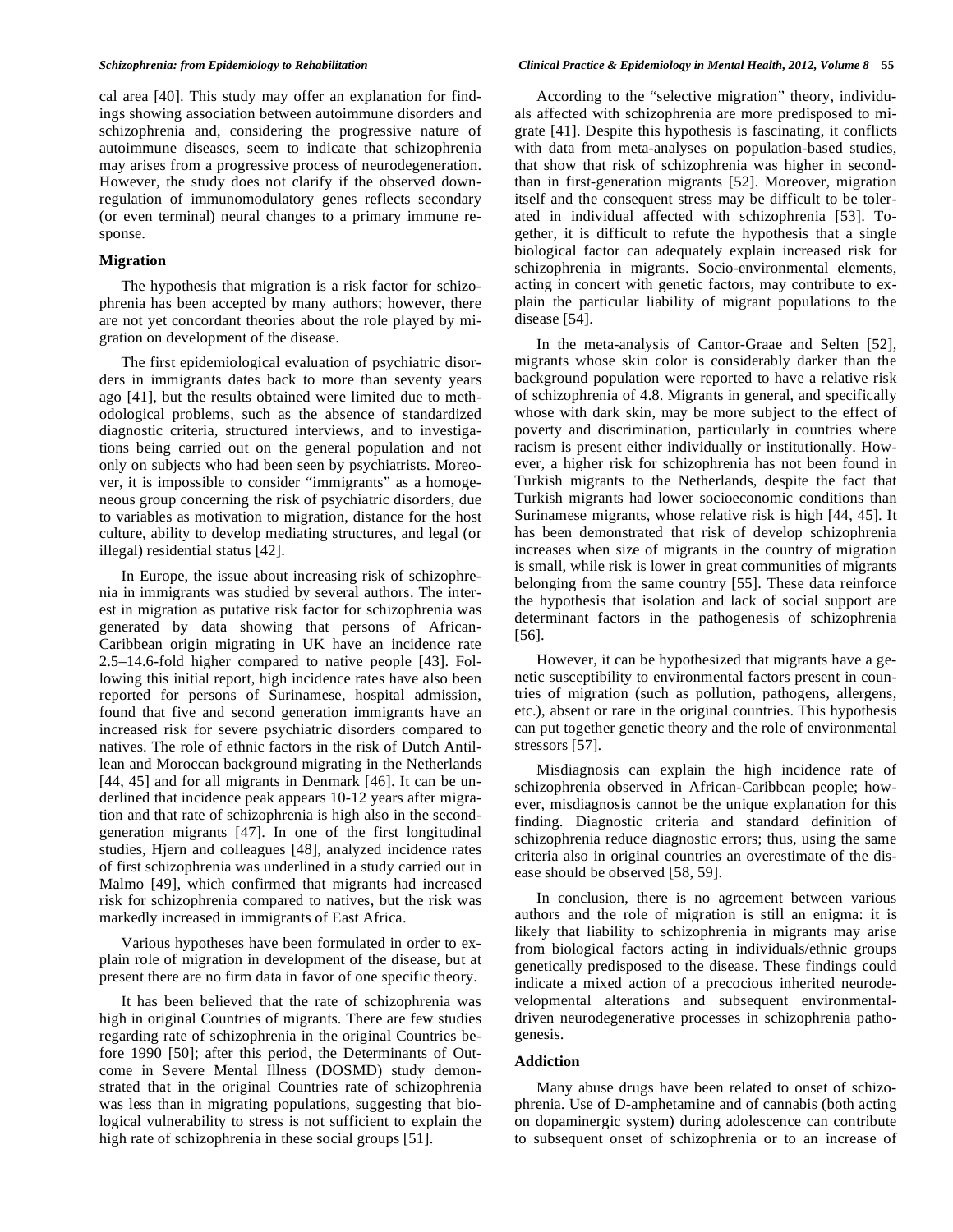psychotic symptoms in schizophrenic individuals. However, abuse drugs such as lysergic acid diethylamide (LSD) and psilocybin, acting on serotoninergic system, or dissociative anesthetics, such as ketamine and phencyclidine, acting on glutamate-related system, can equally cause psychotic symptoms. This suggests that dopaminergic imbalance cannot be the only responsible of schizophrenia development, as demonstrated by antipsychotic action of drugs commonly used in treatment of schizophrenia, as clozapine and olanzapine, both having antagonistic 5HT2 action higher compared to D<sub>2</sub> action.

Moreover, there are numerous case-control studies showing that persons with schizophrenia are more likely to have taken, or be using, cannabis [60]. Recently there have been prospective studies in Sweden [61], the Netherlands [62], New Zealand [63], and Israel [64] showing higher risk, ranging from 2 to as high as 25, for cannabis smokers. It could be that individuals in the premorbid phase of schizophrenia are responding to initial, mild symptoms of schizophrenia by using drugs. On the other hand, it could be that cannabis precipitates, or even causes, an episode of schizophrenia.

This concept may be explained by a recent cohort study on patients indicating an association with a polymorphism of COMT, involved in dopamine regulation and related to negative symptoms, associated with drug use and young age at onset [65].

Together, data on drug abuse do not aid in clarify if schizophrenia arises from a neurodevelopmental or a neurodegenerative process; however, carriers of several genetic variants taking substances acting on neurotransmitters may be a population particularly prone to schizophrenia. Identification trough biomarkers of such persons can aid in understanding biological relevant pathways of the disease.

# **Urbanicity**

In the 1930's Farris and Dunham [66] showed that, while the addresses of first admissions for manic depressive illness were distributed more or less randomly throughout Chicago, admissions for schizophrenia tended to come from the center of the city, with decreasing rates as one moves outward into zones of transition, working class, and family. This finding, and other similar findings, was interpreted as due to the selection into the city of individuals who would develop schizophrenia.

Later studies from Europe provides persuasive evidence that risk for schizophrenia increases with urban birth and/or upbringing, especially among males. This studies concern the meta-analysis of Kelly about DSMIII incidence studies and are designed in a strictly prospective way [67], with the cohort defined in late adolescence, well prior to onset, or even at birth. Yet, urbanicity exerts its influence only in childhood and adolescence, not in adulthood (it may indicate that it's necessary a long, continuous or repeated exposure at the environmental factors) [68, 69] and the association between urbanicity and schizophrenia is higher in the more recent cohort studies (so, the impact of urbanicity increases with time) [70, 71]. The mechanism of association is unclear, but it may be related to biological or social/environmental factors or both, acting considerably before psychotic symptoms manifest. There are different potential candidates, including air pollution, cannabis and social exclusion [72]. Urbanicity may have a synergistic effect with genetic vulnerability [73]. Future researches are likely to focus on the relationship between urbanicity and neural aberrant development to explain the possibility of rural protective factors.

#### **Social Class**

There are two hypotheses trying to explaining the strong association observed between low social class and schizophrenia. According to the first one, poor environmental conditions of underdeveloped areas, such as infectious agents, unemployment, poor quality of maternal and obstetrician care, psychosocial stress, can be breaking factors for disease onset.

Second hypothesis, now more quoted, is called the "selection-drift hypothesis". It focuses on the high morbility rate observed in poor economic groups, resulting from social drift process as consequence of low social and working level due to the progressive and deteriorating nature of schizophrenia [74]. This process, together with larger frequency of schizophrenia in following generations, could explain social selection toward bottom and thus the presence of high number of affected individuals in the more poor socio-economic classes. Moreover, decline of performances in job and employment was reported to occur after diagnosis [75], related to the difficult to return to previous pre-morbidity functional conditions.

Apparently, these data point towards a role of degenerative process driven by socioeconomics factors as determinant of schizophrenia. However, well-known data from child psychology studies have clearly demonstrated that poverty, malnutrition, poor maternal and obstetrician care are key determinants in the proper neural development of child.

#### **Genetics**

Schizophrenia is considered a complex genetic disorder, resulting from a combined effect of environmental factors and more genes, each with small effect on the individual's phenotype. The main foundation for the search of molecular genetic risk arises from the twin and adoption studies. Genetic weight in schizophrenia, like in other complex disorder, starts from familial studies establishing the relative risk observed in relatives of affected compared to the risk observed in general population, called  $\lambda$ ; the relative risk of siblings having a proband with the illness is called  $\lambda_s$ . This value is about 10 in schizophrenia. It is common observation in complex diseases that the relative risk to a relative of an affected proband decays much more rapidly than the proportion of genes shared between them. However, the majority of schizophrenic cases are sporadic, due to the polygenic inheritance model: for a disease with a prevalence of 1% and 90% heritability, more sporadic than familial cases are expected [76].

Inheritance of the disease is confirmed by incidence and prevalence studies in monozygotic and dizygotic twins of schizophrenic patients. These studies demonstrate 60-70% of concordance in monozygotic twins, while concordance rate in dizygotic twins is not different from concordance observed in siblings [77, 78]. The risk of schizophrenia is similar for offspring of both affected and unaffected monozy-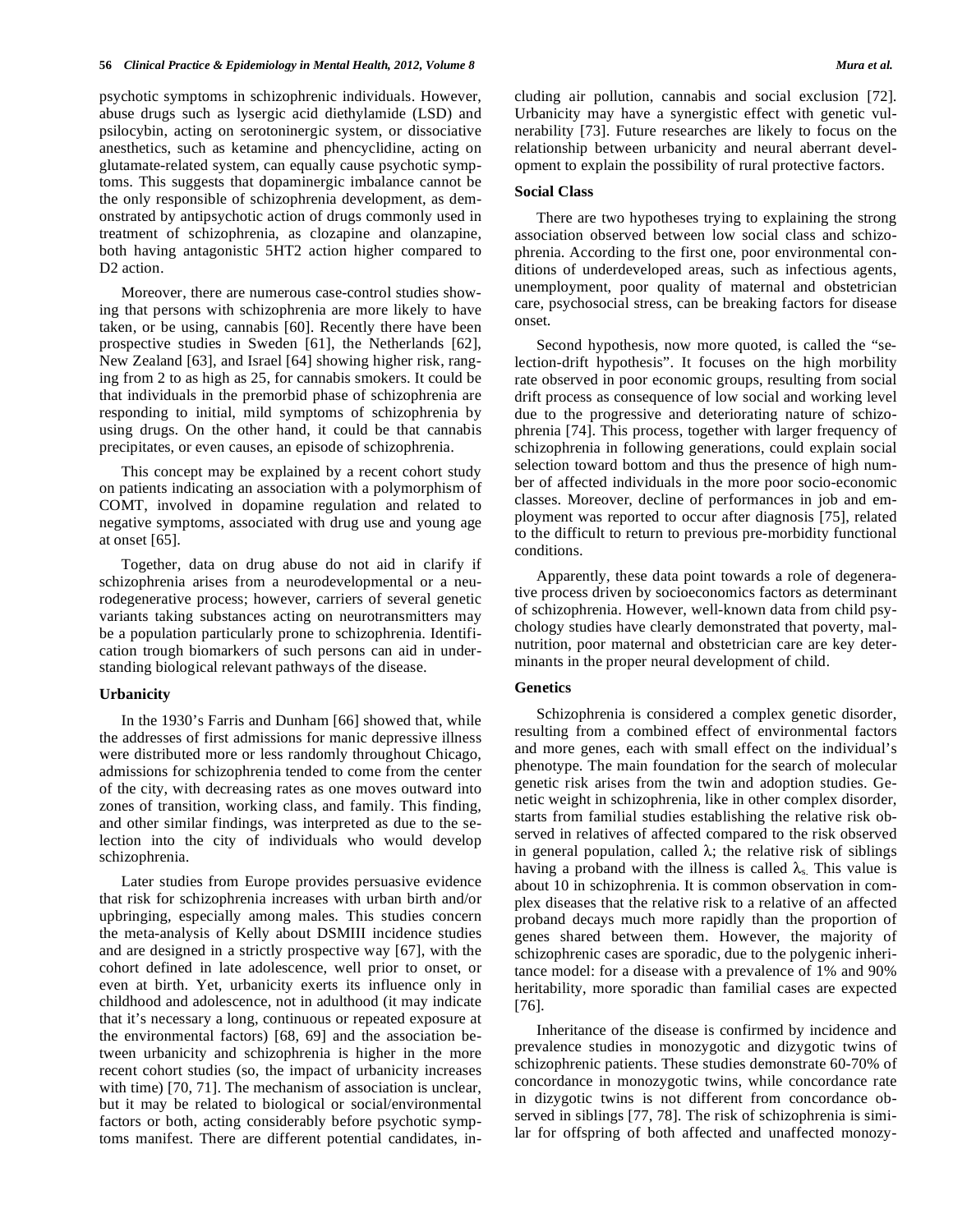gotic twins, suggesting an inheritable genetic background in risk of schizophrenia without expressing the disease [79, 80]. These data, together with lack of total concordance in monozygotic twins, indicates that epigenetic or not-shared environmental factors, (or both), play a role in pathogenesis of the disease. Studies on adopted "high risk" subjects (as offspring of schizophrenic mothers) demonstrated that to grow up in an adoptive family do not reduce risk to develop the disease [81]. Concordance rate in twins grown up apart is similar to that found in couples of twins grown up together.

Candidate gene studies, which focus on genes potentially involved in a disease, have been a key approach to the genetic of schizophrenia. However, results of these studies are often confusing and no gene has unequivocally been implicated. Candidate gene studies explore linkage or association between the disease and several markers of genes known to codify proteins involved in mechanisms hypothesized in etiopathogenetic of the disorder. Hyperactive dopaminergic signal transduction in the central nervous system has been suggested in the pathophysiology of schizophrenia (dopamine hypothesis). Thus, several studies focused on genes coding for dopamine receptors. The Ser311Cys polymorphism of the dopamine  $D_2$ -receptor gene has been associated with schizophrenia, particularly in patients without negative symptoms and the association was confirmed by three metaanalyses over 20 published studies [82].

Further applications of genetic research in comprehension of schizophrenia come from data on functional polymorphism Val108 /105 Met of COMT gene. The Val/Met polymorphism results respectively in high and low activity form of COMT, a catabolic enzyme involved in the degradation of a number of bioactive molecules, including dopamine. COMT gene, located in 22q11 chromosome, when deleted results in a complex syndrome that includes schizophrenia. The Val/Met polymorphism has become the most widely studied polymorphism in psychiatry, with data for and against the involvement of COMT in schizophrenia [83]. Some data suggest that the Val allele of COMT, increasing dopamine catabolism, reduces prefrontal cortex physiological activity and cognitive performances [84]. Moreover, according to a recent study, Val158Met COMT polymorphism could interact with use of cannabis in modulating risk to develop the disorder [85].

Large genome-wide linkage studies, mainly performed in the last 10 years, resulted in evidence of linkage in various chromosomal regions, as at 8p23.3-p21.2 and 11p13.1-q14.1 [86], at 18p11.32, 6 and 14 [87]. Some recent studies of association and linkage in schizophrenic populations emphasize several susceptibility genes, focusing on loci at 8p and 22q chromosomes [88, 89]. In total, 12 chromosomal regions containing 2181 known genes and 9 specific genes involved in etiology of schizophrenia have been reported. Biological markers related to variations/polymorphisms of such genes include variation in normal expression of proteins involved in neuronal and glial precocious migration, in nervous cell proliferation, in axonal growth, in synaptogenesis and in apoptosis. However, despite the high number of genes involved, up to now there is not univocal and replicable association in all studies.

The completion of Human Genome Project and the "HapMap" project led to genome-wide scans based on hundreds of thousands of single nucleotide polymorphisms (SNP), that are common genetic variants in the human populations. All findings are "data-driven" rather than "hypothesis-driven", as in the candidate-gene approach, and required many thousands samples and powerful statistical methods. These studies provided molecular evidence for a substantial polygenic component to the risk of psychiatric diseases involving thousands of common alleles, each with very small effect. A meta-analysis of results from the International Schizophrenia Consortium (ISC) compared the genome wide association study (GWAS) method to the hypothesis-driven candidate genes approach, showing that GWAS had 89% of power to detect genetic effects [90]. Collectively, ICS concluded that thousands of common polygenic variants with very small individual effects explain about one-third of the total variation in genetic liability to schizophrenia [91]. A recent large GWAS study reported genetic variations in a region on chromosome 11, containing several candidate genes. Interestingly, in a subsequent imaging study, the authors found that healthy carriers of the risk allele showed altered activation in the cingulated cortex during a cognitive control task [92].

The candidate approach and the GWAS method are not mutually exclusive. Indeed, using a custom-array of 1,536 SNPs to interrogate 94 candidate genes in over 500 subjects, an association with endophenotypes was observed for 46 genes of potential functional significance and supporting a role for glutamate signaling in susceptibility to schizophrenia [93]. Using SNP-based linkage scan strong evidence for linkage in a region of chromosome 8p21 was showed [94], confirmed by another study based on linkage and familybased association and replicated with an independent casecontrol association study [95]. Other studies focused on copy number variants (CNVs) that are stretches of genomic deletions and duplications likely to have larger phenotypic effect than SNPs. A recent study evaluated previously reported association with CNVs found in the Molecular Genetics of Schizophrenia study. Combined with other data sets, the analysis confirmed deletions in five previously reported regions, including 22q11.2 deletion, and found new evidence for other CNVs [96].

It is conceivable that mutations associated with schizophrenia are different in small isolated populations and large outbred populations. In a pilot study carried out on a small sample in Sardinia [97], one of the authors of this report founded a genotype pattern (rs1360382 on chromosome 9 and rs1303 on chromosome 14) that was highly predictive of schizophrenia, while it was not implicated in none of the recently published large studies [98, 99].

Despite genetic discoveries accumulate, delineation of biological pathways involved in pathophysiology of schizophrenia and consequent development of new therapies is still in its infancy. Together with the application of new tools, insight in mechanism involved in gene-gene interaction and in environmental impact on gene expression (epigenetics) (as exploration of methylation pattern, imprinting and other genetic machineries) can aid to better understand the inheritance of schizophrenia.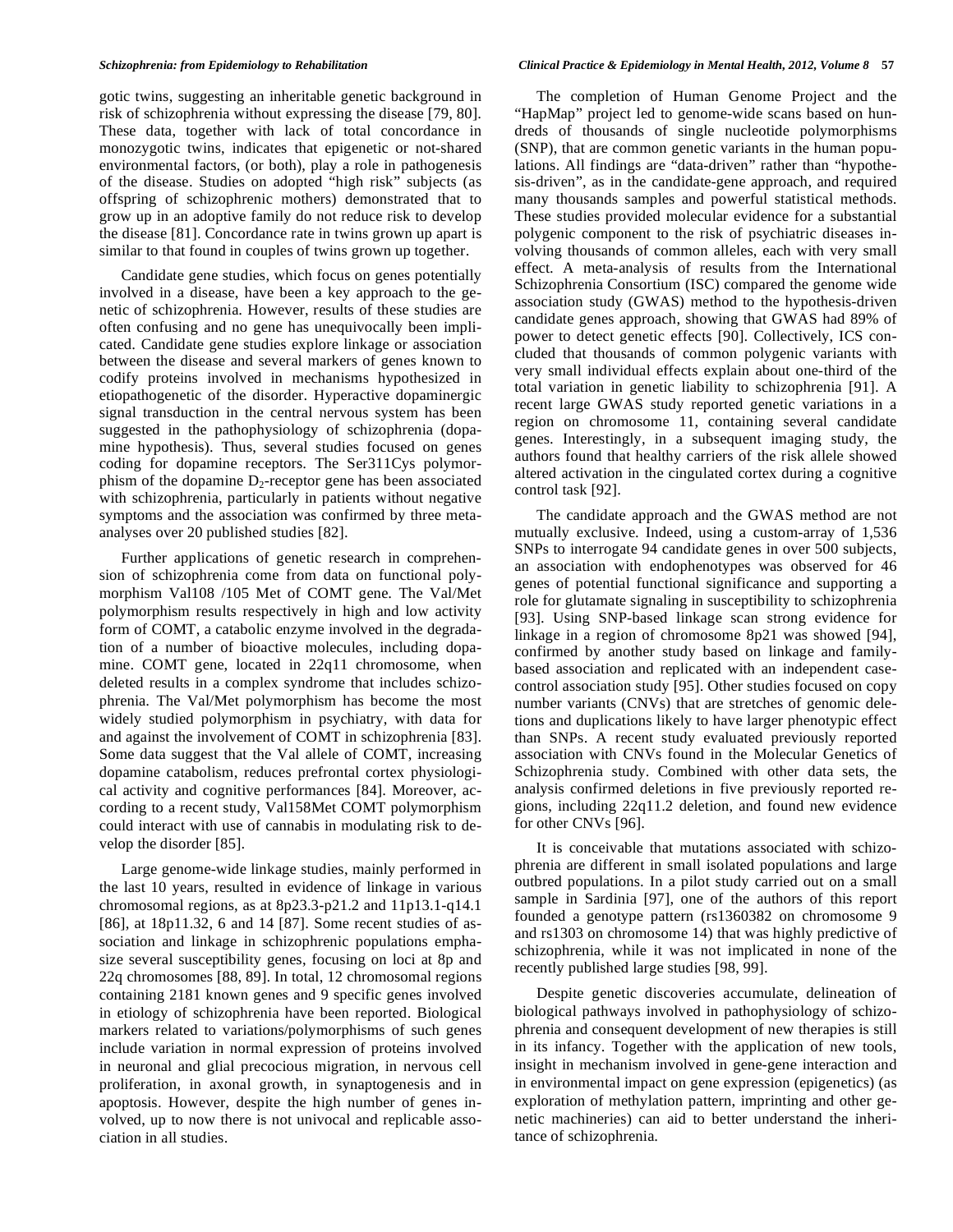### **Stress**

In individuals with predisposition to psychosis and inadequate social support, stress may be a trigger factor [100]; moreover, a relationship between environmental stressors and seriousness psychotic symptoms has been described.

Since the  $70<sup>th</sup>$ , in long-term outcome studies of schizophrenia, Bleuler [101], Harding *et al* [102], Ciompi [103] and others reported that a majority of patients may recover. Ciompi proposed a complex bio-psycho-social view of schizophrenia [104] based upon the vulnerability-stress model [105]. According to this model, certain preexisting, enduring vulnerability characteristics of the individual interact with stressful stimuli to produce transient intermediate states of processing capacity overload, autonomic hyper arousal, and impaired processing of social stimuli, before the onset of psychosis. These intermediate states increase the level and the frequency of the environmental stressors by causing breaking off in the patient's family and social environment. The feedback loop leads to more extreme processing capacity overload, autonomic hyper arousal, and deficit on processing social stimuli, until the individual's threshold point for the development of psychotic symptoms [106]. Stressful life events, that are independent of the direct effects of the disorder, may play a precipitating role in the onset of, at least, some acute psychotic episodes. Increased numbers of such events are founded to be present in the 3 to 5 weeks before psychotic episode onset [107, 108].

Recently, it was supposed that a deregulation by the ventral subiculum of the hippocampus, determined by stress or drug abuse, may lead to an overdrive to the dopamine system, causing psychotic events [109, 110].

As in the case of drug abuse, stress could act as a risk factor in specific biologically vulnerable individuals. However, findings on stress do not add data for or against either the neurodevelopmental or the degenerative hypothesis.

#### **Family Milieu**

Many researches in  $80<sup>th</sup>$  have been directed to one of the stressor condition, a critical or emotional involved family climate, termed "high expressed emotion" in the early British study [111]. The findings of a Goldstein's longitudinal study [112] indicated a correlation between certain family stress factors and the subsequent probability of schizophrenia or related disorders in an offspring. Various studies had support the view that a negative affective climate in the family is predictive of relapse in a patient-relative in the short term [113, 114].

The "double link" theory hypothesizes that in families of schizophrenic patients anomalous communication pattern is presents. In such disturbed communication nothing is clearly declared, but a thing is affirmed and after denied or affirmed with words and denied by communicative not-verbal formalities.

A determinant role in breaking psychosis, particularly in symptomatic relapses, seems to play the emotional familiar climate [115]. After neuroleptic drugs introduction, the majority of psychiatric patients came back to live in their own social milieu. More symptomatic relapses were evident in these patients compared to subjects who did not live with their own families; in particular, families characterized by high emotional background seem to facilitate relapses [116].

Overall, these studies indicate that familiar milieu and altered social relationships can contribute to the progressive go on of the illness.

### **COURSE**

# **Onset**

In the classic long-term follow-up study of Ciompi, about 50% of schizophrenic persons had an acute onset, and 50% a long prodromal phase [103].

The historical study of Hafner suggests that the onset of negative symptoms tends to occur about five years before the initial psychotic episode, with onset of positive symptoms much closer to first hospitalization [117]. Many researchers of the past, as Kraepelin and Bleuler, have observed that schizophrenic individuals showed before the onset of illness a distinctive premorbid personality. Cutting [118] showed the presence of premorbid schizoid personality in 25% of schizophrenic individuals, and other personality disorders in almost 15%. Another study [119] showed that 35% of schizophrenic individuals met DSM-IV diagnostic criteria for personality disorders during premorbid phase; 44% of them were represented by schizoid personality disorder. Premorbid explosive and paranoid traits are commoner in patients with schizophrenia than in patients with other nonorganic psychosis, and may shape the expression of symptoms during an illness episode [120]. A more recent longitudinal study [121] of an unselected general community population showed that "paranoid-schizotypal" traits was significantly associated with subsequent onset of both nonaffective and affective psychosis; when schizophrenia was analyzed separately, these traits did not remained significant.

Epidemiological literature, since few years ago, has reported a peak of onset in males between 15 and 25 years of age and for females between 25 and 35 years of age, with a strong difference in sex ratio starting at 15 years of age. Yet, it's difficult to compare the data mentioned above with the last researches, due to the selection of the cohort subjects using different diagnostic criteria in comparison with the present criteria.

More recent studies confirm difference of onset in both sexes, but in males the peak is delayed about 2 years from what was previously though.

The recent meta-analysis on previous studies seems to confirm that the peak in males is before that in females, but it is later than previously believed [122].

Crow [123] starting from epidemiological data regarding sex difference in age of onset of schizophrenia, premorbid precursors and outcome, proposed an evolutionary mechanism of sexual selection acting to retain different ranges of variation of the Xq21.3/Yp11.2 homology block that was established by an X to Y duplication 6 million years ago. This duplication and its subsequent modification on the Y may have played a central role in the evolution of the language, distinguishing the Homo sapiens from its precursors. The expression of genes within the homologous region is influenced by the extent to which the X and Y chromosomes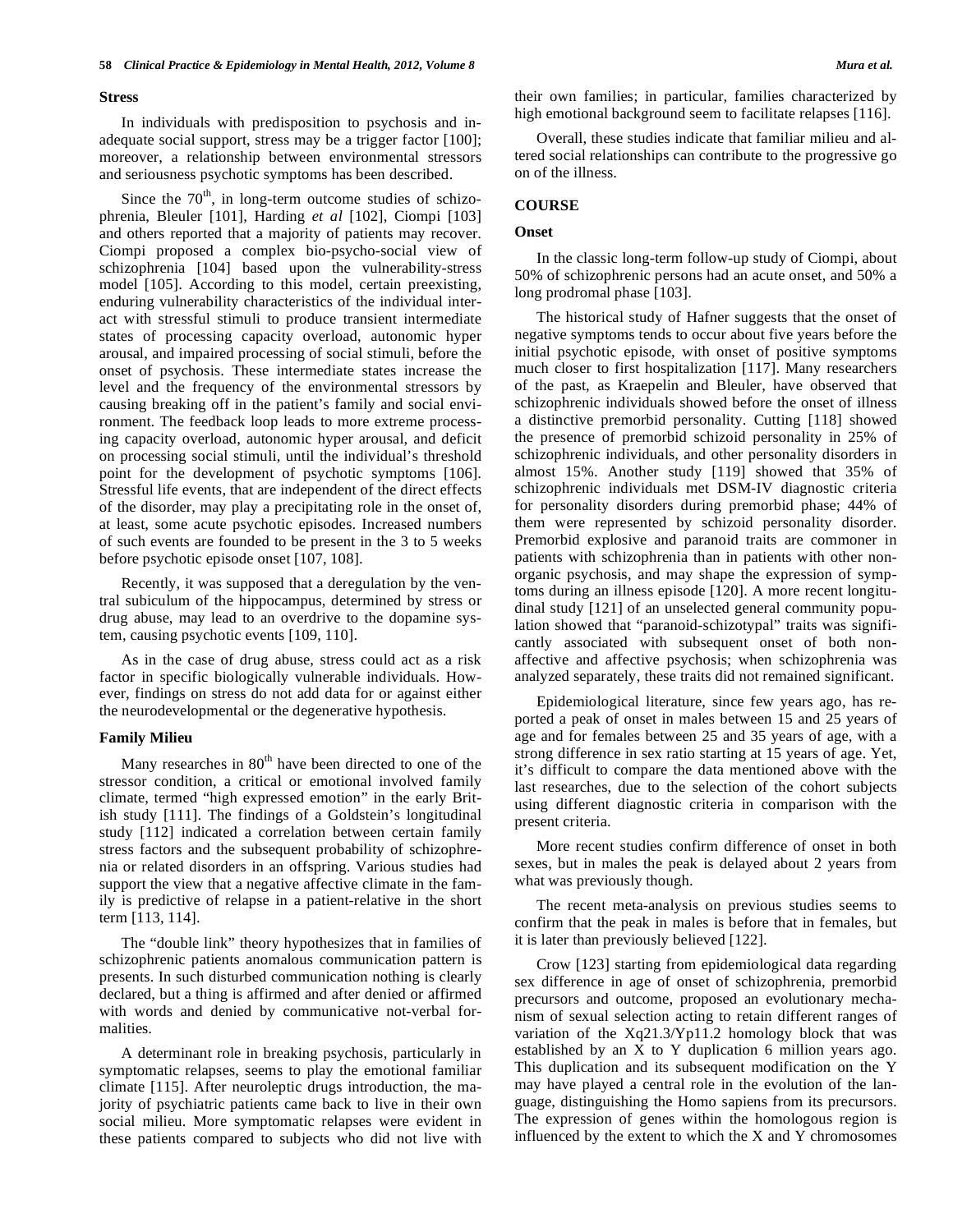pair during male meiosis, and this mechanism generates epigenetic diversity relating to the species capacity for language, but it may been related to a genetic predisposition to psychosis. Moreover, the same author and colleagues [124] proposed that this gene could be the principal determinant of the brain growth, explaining the anomalies of brain development (i.e. ventricular enlargement, reduction of total cortical mass and loss of asymmetry) reported in adolescents with diagnosis of schizophrenia.

All together, the core of researches reporting differences in gender and age at onset seem to point towards a role of precocious neurobiological determinants in the onset of the disease.

# **Course and Outcome**

In Ciompi's classic study [103] about half of schizophrenic patients had an undulating course, with partial or full remissions followed by recurrences, in an unpredictable pattern. About one-third had relatively chronic, unremitting course with poor outcome. In that study a minority of patients had a steady pattern of recovery with good outcome.

Follow-up studies, which are not strictly prospective, such as the Ciompi's one, can be deceptive, because there is a tendency to focus on residue of chronic cases, making the disorder to appear more chronic than it actually is.

Studies on discharge indicated that about 20% of patients don't require re-admission, many years after discharge. Between these studies, the Danish one [125] is particularly interesting because the sample size and the long follow-up. Following the first discharge, 20% of the surviving patients had not been readmitted after 10 years of follow-up. Readmission risk increased with the number of previous admissions. At the first discharge, readmission risk decreased with increasing age and it was significantly predicted by clinical subtype and gender. Effect of these variables gradually disappeared at later discharges. At the 15th discharge, readmissions were mainly predicted by duration of the latest admission and discharge periods. Data supported the existence of a smaller subpopulation among schizophrenic patients with frequent relapses.

Females show good course and outcome compared to males: collected data indicate lower proportion of females remaining with psychotic symptoms over time from onset compared to males.

A hypothesis of a possible role of estrogen or, more in general, of neuro-active steroids was suggested, both concerning course and outcome and age at onset [126, 127], but no systematic studies were carried out on this topic.

A not alternative hypothesis is that the different age at onset (earlier for males) may influence the course.

It may also be true that social outcome differs by sex. For example, percentage of married females is higher than married males.

There is variation in course of schizophrenia around the world, with better prognosis in so-called "developing" Countries. A summary of data from the WHO study on this issue shows that individuals with schizophrenia in developing Countries are less likely to have been chronically psychotic

over the period of follow-up and more likely to have no residual symptoms after five years [128].This result remains to be explained. It could be that individuals meeting criteria for schizophrenia in developing countries include a subset destined for better prognosis because of the risk factor structured in those countries- more deaths of compromised fetuses, for example- or cause connected to good prognosis, such as a parasite psychosis like schizophrenia which is rare in developed countries. Another interpretation is that the environment of recovery in developed world is more pernicious, involving harsher economic competition, greater degree of stigma and smaller family networks who can share the burden of care for persons with schizophrenia [129]. Moreover, also skills requested in developing countries may differ.

### **Course and Progressive Hypothetical Cognitive Deficit**

Many psychiatrists believe that the course of schizophrenia evolves toward cognitive deficit or, at least, to residual symptoms.

Emil Kraepelin (1856/1926) was the first to suppose an "organic" nature of schizophrenia, and he also suggested that core feature of the illness is the cognitive impairment, so he defined schizophrenia *dementia praecox*, and characterized it as dysfunction in what today we call "executive function", such volition and will.

Although this promising beginning, in the first half and in the early second half of  $20<sup>th</sup>$  century the interest of researchers focused on effort to demonstrate a psychogenic cause of schizophrenia, with results sometimes at least debatable. Even in  $1960<sup>th</sup>$ , some researchers interpreted deficit performance in neuropsychological tests by schizophrenic patients as weakness correlated with psychotic symptoms and social problems, rather than reflecting true neurocognitive impairment.

Finally, in the last quarter of  $20<sup>th</sup>$  century, although role of psychosocial stressors was still recognized, the researchers accepted the fact that schizophrenia is fundamentally a brain disorder, and that it is characterized to diffuse neurocognitive deficits toward most cognitive domains.

Literature on course of schizophrenia seems to produce evidences that a percentage of patients with schizophrenia may have a good outcome, so this literature seems to indirectly refute concept of a progressive, ineluctable cognitive impairment in schizophrenia. In fact, while cognitive impairment is present in most, if not all, schizophrenic patients, there is both inter-patient heterogeneity and within-patient stability of cognitive function over the long-term course of the illness. Neuropsychological studies in the recent past established the primacy of cognitive functions over psychopathological symptoms as determinants of functional outcome and independence in everyday skills.

In a paper published by the group of Dumfries University, Morrison and colleagues [130] say that cognitive impairment can be found in the majority of patients with schizophrenia and it is a strong predictor of eventual social and functional outcome, but the published researches examining long-term course of impairment are inconsistent. Cross-sectional studies provided evidences both for and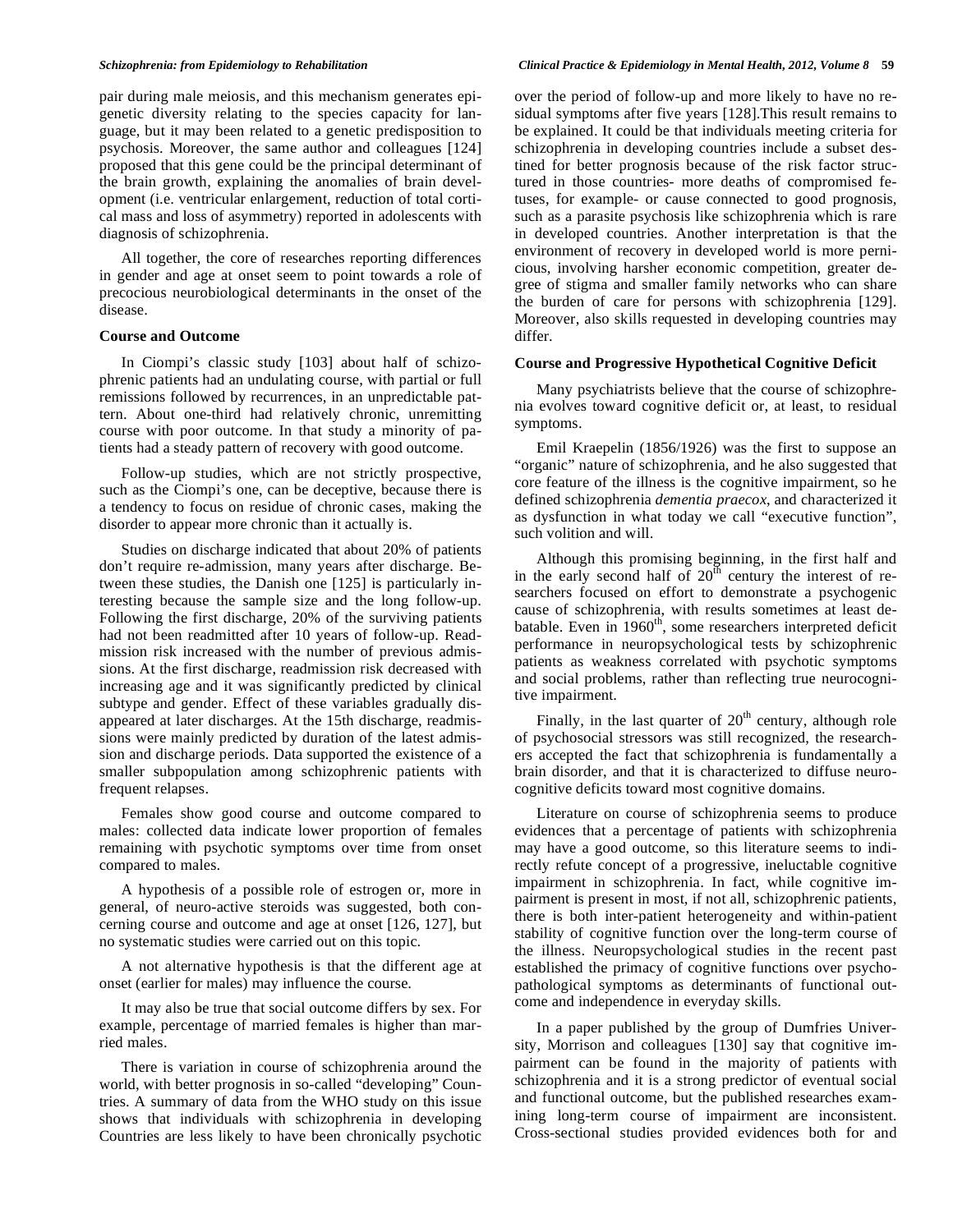against progressive deterioration, but these studies are vulnerable to cohort effects producing differences not due to within-individual changes. More recently, well-designed longitudinal studies again produced conflicting results with some supporting the notion of progressive decline and others refuting it.

Morrison and colleagues [130] examined course of schizophrenic cognitive impairment over a period of, on average, 33 years. Participants with schizophrenia were found to show impairment in verbal and non-verbal intelligence at baseline compared with estimated premorbid scores, not found in control group. At follow-up there was a significant decline in non-verbal intelligence over time in participants with schizophrenia compared with controls. This differential change over time was not seen in verbal intelligence. This is in direct contradiction with the longitudinal studies of Gold [131] and Hoff [132] but it is in agreement with a more recent 10-years study showing progressive visual-spatial impairment [133]. These results also suggest that cognitive decline is not global, not resembling a true dementia, but instead affects specific areas of cognition and may thus reflect pathological changes in certain areas of the brain or brain systems involved in visual-spatial problem solving and fluid components of intelligence, as showed by administering visual-spatial processing test [134].

A recent address of research is focused to establish if cognitive impairment in schizophrenia is present in childhood and if it remains stable in adulthood (developmental deficit hypothesis), or if children who develop schizophrenia in adulthood fall behind their peers (developmental lag hypothesis), or even if they have a cognitive decline only immediately before the onset of the disease or as a result of the same (neurodegenerative hypothesis). Apparently, the first hypothesis seems to be more possible than the second and the third one, as confirmed by a vast amount of evidences.

In a recent cohort study [135], Reichenberg and colleagues have evidenced that those children who develop schizophrenia in adulthood showed cognitive impairments that rose early and remained stable. Those deficits concern acquisition of verbal and visual-spatial capacities on tests processing, reasoning and conceptualizing skills; moreover, those children show a lag regard processing speed, attention, problem solving on visual-spatial problems and regard working memory.

Results of two meta-analytic reviews of studies documenting pre-morbid IQ among persons who subsequently developed schizophrenia suggest the presence of at least a mild pre-morbid cognitive deficit, with an average score of 90 to 95. But there was no evidence of age-related decline in IQ during pre-morbid period and there was no difference in the pattern of intellectual skills when considered in terms of Verbal versus Performance IQ [136, 137].

Seidman and colleagues examined changes in IQ of persons with schizophrenia when they were aged 7 years-old and again about 28 years later in Seidman and colleagues examined changes in IQ of person with schizophrenia when they were 7 years-old and again about 28 years later. The researchers showed that persons who developed schizophrenia had lower QI scores when tested as children relatively to non-schizophrenic peers; moreover, schizophrenic patients showed decline of, on average, 10 QI points [138].

Contrary to Kraepelin's suggestion that dementia praecox is characterized by a progressive decline in neurocognitive function, longitudinal and cross-sectional studies of noninstitutionalized outpatients with schizophrenia demonstrate stable cognitive deficits after illness onset [139-141]. A possible exception to evidence of stability of cognitive functions in schizophrenia may be considered the case of older schizophrenic patients with a long-time experience of institutionalization [142, 143]. It has long been suggested that there may be a subgroup of patients with schizophrenia, who show a progressively deteriorating course conforming to the Kraepelin's views, termed "Kraepelinian". The Kraepelinian patients are characterized by severe dysfunctions in self-care [144, 145], disturbance in premorbid sociosexual functioning [146], more severe negative symptoms and formal though disorder [147], lower association with affective symptoms [148], extensive family history of schizophrenia spectrum disorders [145], resistance to antipsychotic treatments [144], early age of onset [149]. Decline in overall cognitive functions in those patients seems in fact greater than that which can be attributed to normal aging and it doesn't seem to be attributable to a co-morbid neurodegenerative disease [150]. However, it appears difficult to establish if neurocognitive impairment in long-term institutionalized schizophrenic patients is a featured entity or if it is due to the chronic institutionalization itself. A recent longitudinal study [151] examined a sample of schizophrenic older outpatients that experienced a history of long-term institutionalization, to address the question of environmental role influence or patient individual features regarding neurocognitive impairment and functional outcome. This research suggests that people with schizophrenia with history of institutional stay show evidence of differential declines in ability to perform everyday living skills over 3 to 4 years follow-up period, but cognitive performance did not show evidence of either decline in previously institutionalized outpatients or improvement in individuals without history of institutionalization.

One of the myths regarding cognitive impairment of schizophrenia individuals is the cognitive benefits of second generation antipsychotic medications in comparison with conventional neuroleptics. The most important investigation on cognitive effect of antipsychotic medications was provided by the NIMH-sponsored Clinical Antipsychotic Trials of Intervention Effectiveness (CATIE) schizophrenia study [152]. The CATIE Trial analyzed the cognitive effectiveness of antipsychotic drugs, both conventional neuroleptic (perphenazina) and second generation antipsychotics (olanzapine, quetiapine, risperidone and ziprasidone). There was a significant improvement in cognitive performances within each of the treatment groups, without significant differences in terms of change in any specific cognitive domains. Nevertheless, group treated with conventional neuroleptic showed unexpected greater improvement of cognitive performances than did those randomized to second generation antipsychotics.

As mentioned above, not all patients with schizophrenia show cognitive impairment, and they appear to be neuropsychologically normal. Most of neuropsychological researches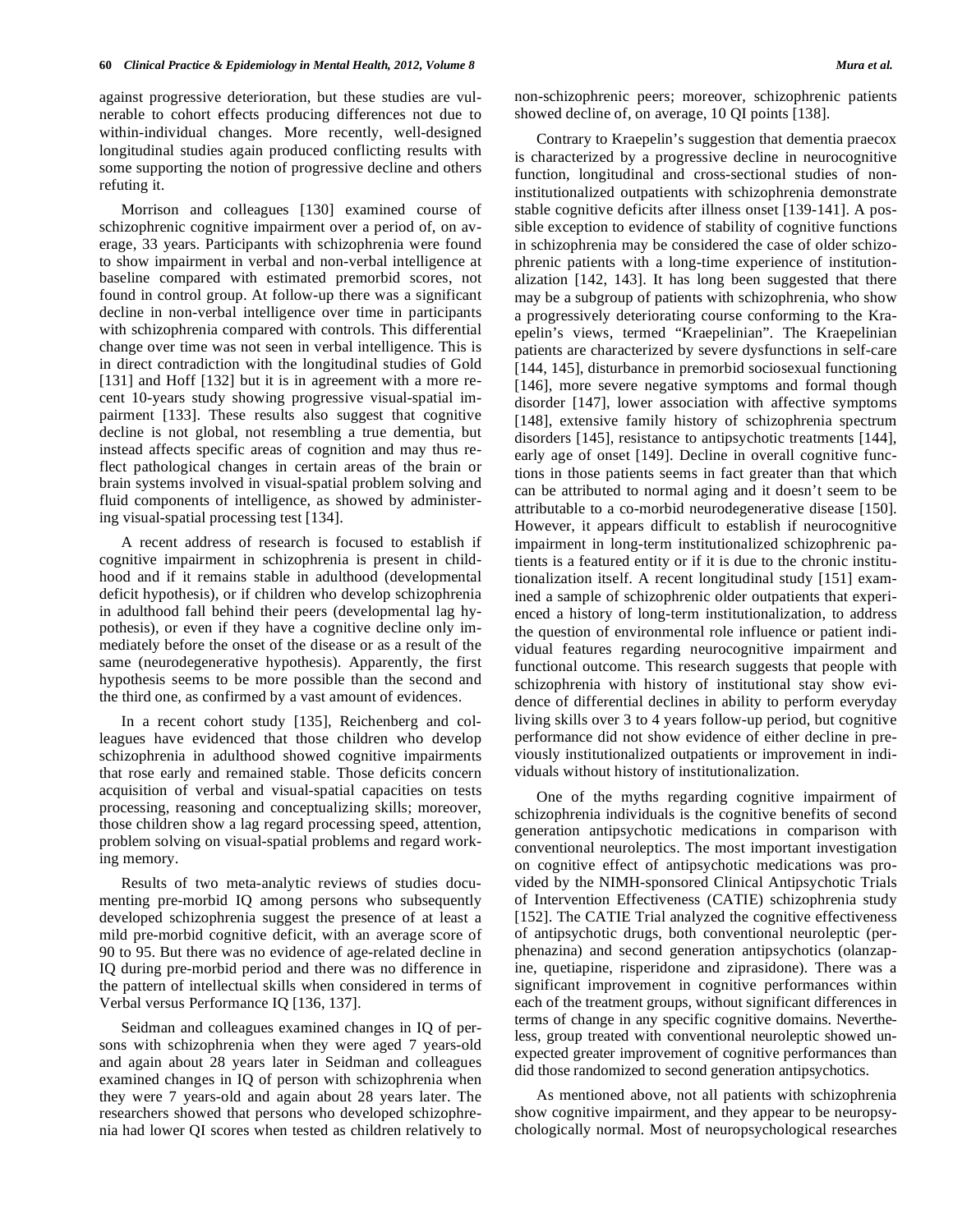about neurocognitive impairment in schizophrenia show a significant but modest association between severity of cognitive deficits and negative symptoms, and none association between cognitive deficits and positive symptoms [153]. Moreover, neuropsychologically normal schizophrenic patients, relative to neuropsychologically impaired ones, show significantly less negative symptoms and extrapyramidal symptoms, have more frequent social contacts, and are less likely to have had no psychiatric hospitalization in year preceding evaluation [154]. The neuropsychologically impaired patients also have worse mean scores on global assessment of psychosocial functioning, lower proportion of paranoid subtype, earlier age of onset and longer duration of disease [155]. Furthermore, a recent research focusing on difference between neuropsychologically normal versus neuropsychologically impaired schizophrenia groups, in reference of functional status, shows no difference in severity of psychopathology, but neuropsychologically normal patients have better scores on measure of social competence and functional capacity and they are more likely to have independent status [156-158].

# **Course and Treatment with Regard of Cognitive Impairment**

Although the cognitive benefits of both conventional and even second generation antipsychotic drugs appear marginal, recognition of the importance of cognitive impairment as determinant of outcome in schizophrenia has focused actual efforts to develop targeted treatments for it. There are a growing number of studies showing that deficits in elementary neurocognitive function explain 20-60% of variance studies of ability to solve interpersonal problems, social function and measures of skill acquisition in rehabilitation programs, and cognitive deficits are more closely linked to functional outcome than are psychiatric symptoms.

Neurocognitive impairment in schizophrenia patients is treated with cognitive remediation, rehabilitation programs derived from cognitive-behavioral therapy methods, focused on improvement on vigilance and attention deficit, working memory capability, verbal and non-verbal learning memory, processing speed and language. A recent meta-analytic research [159] shows durable effects on global cognition and functioning, while symptoms improvement is small and transient. According to other two meta-analysis [160, 161], the effect of cognitive remediation is emphasized when it is combined with other psychiatric rehabilitation to improving functional outcomes.

While cognitive outcome of treatment is not associated to the methodology adopted (i.e. computer use, duration, type of approach, etc.), it seems to be connected with age, longterm illness and cognitive resources. A recent study [162] indicates that a broad cortical surface area and grey matter reserve is associated with accelerate social-cognitive responses to Cognitive Enhancement Therapy in earlier patients, while patients with less neurobiologic reserve obtain benefits of cognitive rehabilitation after a long treatment duration.

Many studies considered social cognition abilities as a target of rehabilitation interventions, according to the hypothesis that cognitive remediation would improve both

cognitive and psycho-social outcomes. In reference to this, a large number of interventions are focused on social skills enhancement. Those rehabilitation approaches are generally based on psychoeducation and share many cognitivebehavioral tools; differences regard target symptom or problem that is attacked. Recently, a research [163] compared two of the rehabilitation therapies focusing on the improvement of neurocognitive and psychosocial outcomes, the Problem Solving Training and the Cognitive-Emotional Rehabilitation, showing that both approaches, based on structured methods to develop solutions to everyday life problems assigning at patient a central role of responsibility, should be effectives.

Vocational rehabilitation program utilizes work to improve symptoms, interpersonal relationships and cognitive functioning. A recent research [164] shows that vocational rehabilitation can improve negative and positive symptoms, though disturbances and paranoid ideation, contributing to enhance cognitive functions. Vocational rehabilitation required fewer economic and human resources to be applied, so it is useful method also in developing countries [164, 165]. Moreover, ability to obtain and to keep employment may help schizophrenic people to avoid stigmatization and auto-stigmatization that lead to emotional stress reaction and cognitive coping responses associated with social cognitive deficits [166].

# **Role of Neuroimaging**

Neuroimaging is an emergent tool in study of schizophrenia. Many studies start from proposition that schizophrenia arises as a consequence of both an "early developmental" disturbance, as well as "late developmental" changes. The most consistently replicated structural anomaly in brain of chronic schizophrenia individuals is ventricular enlargement, medial temporal lobe structures (i.e. amygdala, hippocampus, and para-hippocampal gyrus) and superior temporal gyrus abnormalities.

In favor of the early developmental changes thesis, longitudinal magnetic resonance imaging (MRI) findings in the ultra-high risk cohort of Melbourne showed excessive neuroanatomical changes in those who convert to psychosis, most prominently in medial temporal and prefrontal regions, indicating an accelerated loss of grey matter in patients compared to healthy controls [167]. Expansion of the ventricular system is particularly pronounced in patients with very poor outcome, and it was been proposed specific to this patient group, associate with cognitive deficits and progressive [168].

Volumetric study of grey matter in subjects with 22q11.2 deletion syndrome and schizophrenia showed a significant grey matter reduction in the Brodmann's area 22, again supporting a neurodevelopmental model of schizophrenia [169]. Studies that apply functional MRI (fMRI) [170] have helped to elucidate potential neural substrates of schizophrenia. Some studies assumed that signs and symptoms of the disease are due to a disordered circuitry within a critical brain region, while other assumed that a disordered connection between brain regions may explain the clinical characteristics of the schizophrenia. Data from functional brain imaging support both the hypotheses [171].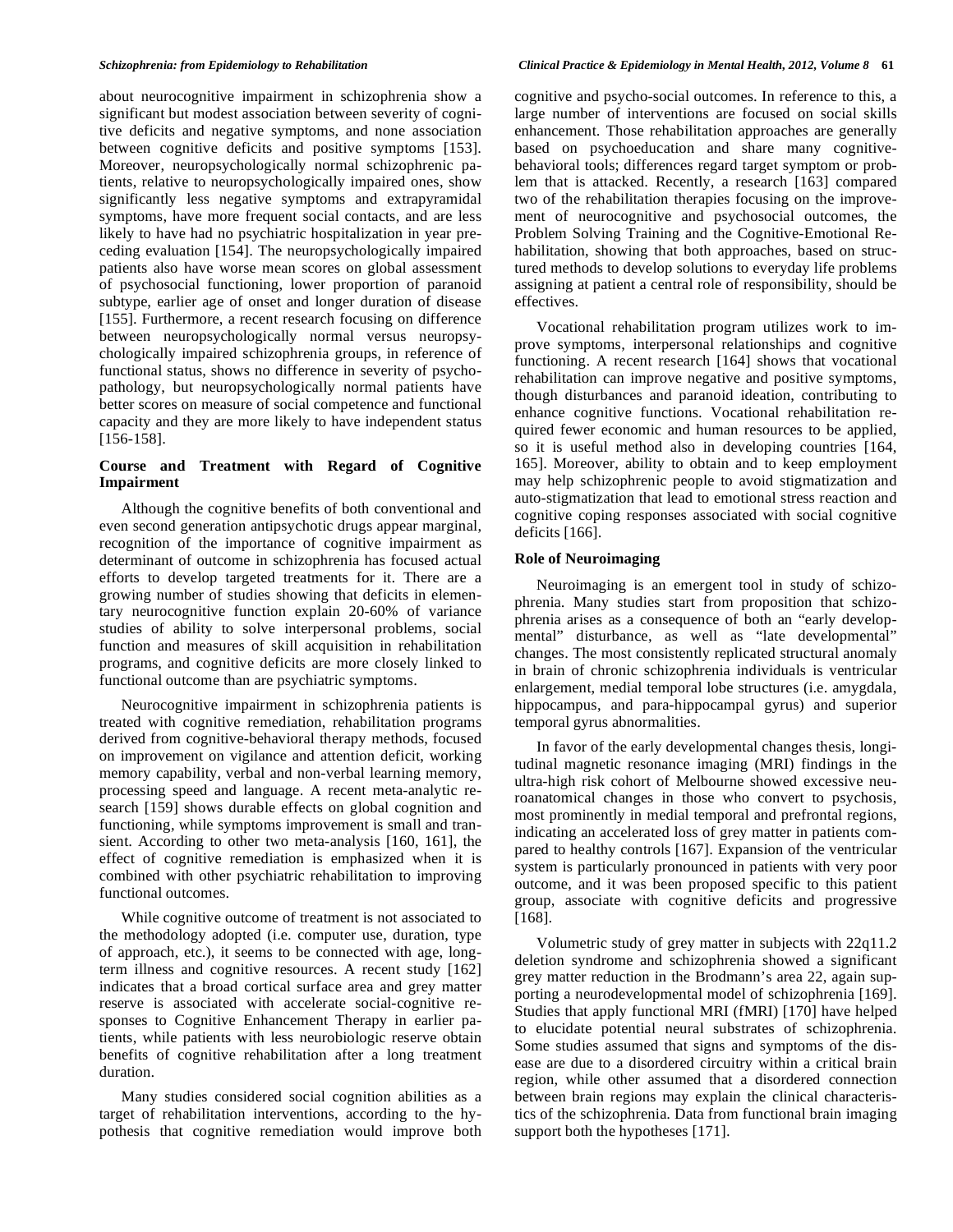# **CONCLUSIONS**

History of epidemiology of schizophrenia results longdated and doubtful. Although a lot of steps forward are taken after the earlier studies carried out by Farris and Dunham, it doesn't exist an etiopathogenetic hypothesis shared between different schools of minds. Moreover, some of the consolidated beliefs are debated by later studies, i.e. data regarding prevalence of the disease or differences between sexes. New risk factors are considered, but the true association with schizophrenia is still uncertain. It cannot be definitively concluded for or against the neurodevelopmental or degenerative hypothesis, but efforts in understanding basis of schizophrenia must goes on. Indeed, to obtain firm data for or against one of the two hypotheses, or both, is not without relevance in planning treatments for schizophrenia patients. So, next efforts should be focused on getting ready a multifactorial etiopathogenetic model, considering the recent headways of medical genetics. Furthermore, a better knowledge of risk factors and their relative weights in the risk formulation could raise its positive predictive value in prevention and in the treatment of schizophrenia. It could also be useful in increasing the efficacy of first episode treatment aiming to limit the catastrophic effects that first episode could have to the functioning of people with schizophrenia. It seems that the majority of findings from the most recent researches confirmed the idea that schizophrenia arises *in primis* from a neurodevelopmental disorder and that subsequent symptomatology may be ameliorated using early survey in high risk subjects and precocious treatments in persons who manifested signs and symptoms of the disease. The neurodevelopmental hypothesis also appears the most convincing regard cognitive impairment in schizophrenia, and many researches demonstrated that schizophrenia is not a dementia praecox: in fact, cognitive deficits are stable in the course of illness, and they should improve thanks to cognitive remediation approaches.

Until now, rehabilitation programs move from the vulnerability-stress model. This model may be well adapted to the findings that proved the neurodevelopmental hypothesis: in fact, supposing an early deficit that go on stable during the life under favorable circumstances, it's possible think to rehabilitation models could influence functioning providing people with schizophrenia with integrate and complex strategies (as neuro-cognitive approaches, social skill training, cognitive-emotional training). This kind of intervention acts on the individual and micro-group coping skills, helping to resist to the environmental stress factors.

However, multiple cognitive impairments may represent important causes of psychosocial impairment, stigmatization, poor outcome in schizophrenic patients and, in a general sense, could have a negative impact on functioning in different daily life activities and life domains (social, vocational, and so on). So, cognitive deficits may represent target of randomized trials about neuropsychological rehabilitation in people with schizophrenia and, in general, the starting-point for further researches on schizophrenia. Cohort studies are necessary to defined the range of effectiveness and the outcome of single treatment or mixed treatments based on integration between different kind of rehabilitation approaches (devoted to people with schizophrenia and their families or

social worlds) and to measure their influences in real life functioning and on the remediableness of schizophrenic cognitive deficits.

# **FINANCIAL SUPPORT**

This review was conducted with the financial support of the Italian Medicines Agency (Agenzia Italia del Farmaco) – grant for SPERA-S Study on Psychoeducation Enhancing Results of Adherence in Schizophrenia (FARM892ZXE).

### **CONFLICT OF INTEREST**

None declared.

# **ACKNOWLEDGEMENT**

None declared.

### **REFERENCES**

- [1] Cooper JE, Kendall RE, Gurland BJ, *et al*. Psychiatric diagnosis in New York and London: A comparative study of mental hospital admissions. Institute of Psychiatry, Maudsley Monographs, No 20. London, UK: Oxford University Press 1972.
- [2] Wing JK, Birley JLT, Cooper JE, *et al*. Reliability of a procedure for measuring and classifying "present psychiatric state". Br J Psychiatry 1967; 113: 499-515.
- [3] Feighner JP, Robins F, Guze SB, *et al*. Diagnostic criteria for use in psychiatric research. Arch Gen Psychiatry 1972; 26: 57-63.
- [4] Wing J, Nixon J. Discriminating symptoms in schizophrenia. A report from the international pilot study of schizophrenia. Arch Gen Psychiatry 1975; 32(7): 853-9.
- [5] Sartorius N, Jablensky A, Korten A, *et al*. Early manifestations and first-contact incidence of schizophrenia in different cultures. A preliminary report on the initial evaluation phase of the WHO Collaborative Study on determinants of outcome of severe mental disorders. Psychol Med 1986; 16(4): 909-28.
- [6] Jablensky A, Sartorius N, Ernberg G, *et al.* Schizophrenia: Manifestation, incidence and course in different cultures. A World Health Organization ten-country study. Psychol Med Monogr Suppl 1992; 20: 1-97.
- [7] Saha S, Chant D, Welham J, McGrath J. A systematic review of the prevalence of schizophrenia. PLoS Med 2005; 2(5): e141 .
- [6] Jablensky A, Sartorius N, Ernberg G, *et al*. Schizophrenia: Manifestation, incidence and course in different cultures. A World Health Organization ten-country study. Psychol Med Monogr Suppl 1992; 20: 1-97.
- [8] McGrath J, Saha S, Welham J, *et al*. A systematic review of the incidence of schizophrenia: The distribution of rates and the influence of sex, urbanicity, migrant status and methodology. BMC Med 2004; 2:13.
- [9] Aleman A, Kahn RS, Selten JP. Sex differences in the risk of schizophrenia: Evidence from meta-analysis. Arch Gen Psychiatry 2003; 60: 565-71.
- [10] Andreasen NC, Nasrallah HA, Dunn V, *et al*. Structural abnormalities in the frontal system in schizophrenia: a magnetic resonance imaging study. Arch Gen Psychiatry 1986; 43: 136-44.
- [11] Feinberg I. Schizophrenia and late maturational brain changes in man. Psychopharmacol Bull 1982; 18: 229-31.
- [12] Weinberger DR. Implications of normal brain development for the pathogenesis of schizophrenia. Arch Gen Psychiatry 1987; 44: 660-9.
- [13] Torrey EF, Miller J, Rawlings R, Yolken RH. Seasonality of births in schizophrenia and bipolar disorders: a review of the literature. Schizophr Res 1997; 28: 1-38.
- [14] Carriòn-Baralt JR, Fuentes-Rivera Z, Schmeidler J, Silverman JM. A case-control study of the seasonality effects on schizophrenic births on a tropical island. Schizophr Res 2004; 71(1): 145-53.
- [15] Ellman LM, Yolken RH, Buka SL, Torrey EF, Cannon TD. Cognitive functioning prior to the onset of psychosis: the role of fetal exposure to serologically determined influenza infection. Biol Psychiatry 2009; 65(12): 1040-7.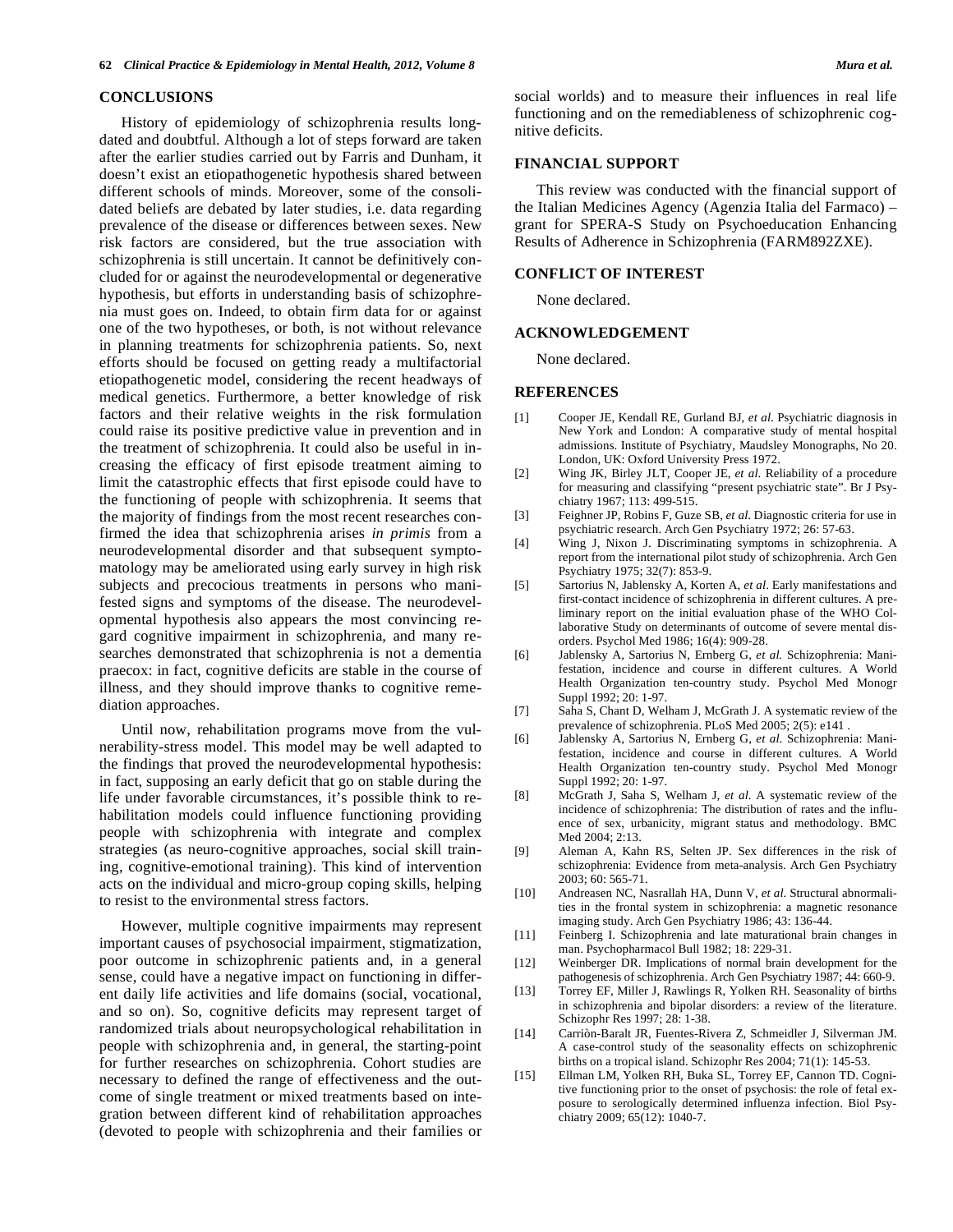#### *Schizophrenia: from Epidemiology to Rehabilitation Clinical Practice & Epidemiology in Mental Health, 2012, Volume 8* **63**

- [16] Cannon M, Jones PB, Murray RM. Obstetric complications and schizophrenia: historical and meta-analytic review. Am J Psychiatry 2002; 159: 1080-92.
- [17] Byrne M, Agerbo E, Bennedsen B, Eaton WW, Mortensen PB. Obstetric conditions and risk of first admission with schizophrenia: a Danish national register based study. Schizophr Res 2007; 97: 51- 9.
- [18] Zammit S, Odd D, Horwood J, *et al.* Investigating whether adverse prenatal and perinatal events are associated with non-clinical psychotic symptoms at age 12 years in the ALSPAC birth cohort. Psychol Med 2009; 39: 1457-67.
- [19] Yolken RH, Bachmann S, Rouslanova I, *et al*. Antibodies to Toxoplasma gondii in individuals with first-episode schizophrenia. Clin Infec Dis 2001; 32:842-4.
- [20] Yolken RH, Dickerson FB, Fuller Torrey E. Toxoplasma and schizophrenia. Parasite Immunol 2009; 31(11): 706-15.
- [21] Henriquez SA, Brett R, Alexander J, Pratt J, Roberts CW. Neuropsychiatric disease and Toxoplasma gondii infection. Neuroimmnomodulation 2009; 16(2): 122-33.
- [22] da Silva RC, Langoni H. Toxoplasma gondii: host-parasite interaction and behavior manipulation. Parasitol Res 2009; 105(4): 893-8.
- [23] Niemi LT, Suvisaari JM, Tuulio-Henriksson A, Lonnqvist JK. Childhood developmental abnormalities in schizophrenia: evidence from high-risk studies. Schizophr Res 2003; 60(2-3): 239-58.
- [24] Reichenberg A, Caspi A, Harrington H, *et al*. Static and dynamic deficits in childhood preceding adult schizophrenia: a 30-year study. Am J Psychiatry 2010; 167(2): 160-9.
- [25] Gregory I. An analysis of family data on 1000 patients admitted to a Canadian mental hospital. Acta Genet Stat Med 1959; 9: 54-96.
- [26] Petersen L, Mortensen PB, Pedersen CB. Paternal age at birth of first child and risk of schizophrenia. Am J Psychiatry 2011; 168(1): 82-8.
- [27] Perrin M, Harlap S, Kleinhaus K, *et al*. Older paternal age strongly increases the morbidity for schizophrenia in sisters of affected females. Am J Med Genet B Neuropsychiatr Genet 2010; 153B(7): 1329-35.
- [28] Li X, Sundquist J, Sundquist K. Age-specific familial risk of psychotic disorders and schizophrenia: a nation-wide epidemiological study from Sweden. Schizophr Res 2007; 97(1-3): 43-50.
- [29] Hubert A, Szoke A, Leboyer M, Schurhoff F. Influence of paternal age in schizophrenia. Encephale 2011; 37(3): 199-206.
- [30] Torrey EF, Buka S, Cannon TD, et al. Paternal age as a risk factor for schizophrenia: how important is it? Schizophr Res 2009; 114  $(1-3): 1-5.$
- [31] Malaspina D, Harlap S, Fenning S, *et al*. Advancing paternal age and the risk of schizophrenia. Arch Gen Psychiatry 2001; 58:361.
- [32] Sipos A, Rasmussen F, Harrison G, *et al*. Paternal age and schizophrenia: a population based cohort study. BMJ 2004; 329 (7474): 1070.
- [33] Perrin MC, Brown AS, Malaspina D. Aberrant epigenetic regulation could explain the relationship of paternal age to schizophrenia. Schizophr Bull 2007; 33:1270-3.
- [34] Lee H, Malaspina D, Ahn H, *et al*. Paternal age related schizophrenia (PARS): Latent subgroups detected by K-means clustering analysis. Schizophr Res 2011; 128(1-3): 143-9.
- [35] Torrey EF, Yolken RH. The schizophrenia-rheumatoid arthritis connection: infection, immune, or both? Brain Behav Immun 2001; 15(4): 401-10.
- [36] Othman SS, Abdul Kadir K, Hassan J, *et al*. High prevalence of thyroid function test abnormalities in chronic schizophrenia. Aust N Z J Psychiatry 1994; 28(4): 620-4.
- [37] Hardoy MC, Cadeddu M, Serra A, *et al*. A pattern of cerebral perfusion anomalies between major depressive disorder and Hashimoto thyroiditis. BMC Psychiatry 2011; 11(1): 148.
- [38] Eaton WW, Byrne M, Ewald H, *et al*. Association of schizophrenia and autoimmune diseases: linkage of Danish national registers. Am J Psychiatry 2006; 163(3): 521-8.
- [39] Kalaydjian AE, Eaton W, Cascella N, Fasano A. The gluten connection: the association between schizophrenia and celiac disease. Acta Psychiatr Scand 2006; 113: 82-90.
- [40] Schmitt A, Leonardi-Essmann F, Durrenberger PF, *et al*. Regulation of immune-modulatory genes in left superior temporal cortex of schizophrenia patients: a genome-wide microarray study. World J Biol Psychiatry 2011; 12: 201-15.
- [41] Odegaard O. Emigration and insanity. Acta Psychiatr Neurol Scand Suppl 1932; 4:1-206.
- [42] Carta MG, Bernal M, Hardoy MC, Haro-Abad JM, and the "Report on Mental Health in Europe" working group. Migration and mental health in Europe (the state of the mental health in Europe working group: appendix 1). Clin Pract Epidemiol Ment Health 2005; 1: 13.
- [43] Murray RM, Hutchinson G. Psychosis in migrants: the striking example of African-Carribean resident in England: In Gattaz WF, Hafner H, Eds.Search for the causes of Schizophrenia vol 4: Balance of the Century. Darmastadt, Germany: Steinkopff/Springer 1999; pp. 129-140.
- [44] Selten JP, Veen N, Feller W, *et al*. Incidence of psychotic disorders in immigrant groups to the Netherlands. Br J Psychiatry 2003; 182: 117-22.
- [45] Selten JP, Slaets JP, Kahn RS. Schizophrenia in Surinamese and Dutch Antillean immigrants in the Netherlands: evidence of an increased incidence. Psychol Med 1997; 27: 807-11.
- [46] Cantor-Graae E, Pedersen CB, McNeil TF, Mortensen PB. Migration as a risk factor for schizophrenia: a Danish population-based cohort study. Br J Psychiatry 2003; 182: 117-22.
- [47] Cooper B. Schizophrenia, social class and immigrant status: the epidemiological evidence. Epidemiol Psychiatr Soc 2005; 14: 137-44.
- [48] Hjern A, Wicks S, Dalman C. Social adversity contributes to high morbidity in psychosis in immigrants-a national cohort study in two generation of Swedish residents. Psychol Med 2004; 34: 1025-33.
- [49] Zolkowska K, Cantor-Grae E, McNeil TF. Increased rates of psychosis among immigrants to Sweden: is migration a risk factor for psychosis? Psychol Med 2001; 31: 669-78.
- [50] Cochrane R, Bal SS. Migration and schizophrenia: an examination of five hypotheses. Soc Psychiatry 1987; 22: 181-91.
- [51] Bourque F, van der Ven E, Malla A. A meta-analysis of the risk for psychotic disorders among first and second-generation immigrants. Psychol Med 2011; 41: 897-910.
- [52] Cantor-Graae E, Selten JP. Schizophrenia and migration: A metaanalysis and review. Am J Psychiatry 2005; 162:12-24.
- [53] Pedersen CB, Mortensen PB, Cantor-Graae E. Do risk factors for schizophrenia predispose to emigration? Schizophr Res 2011; 127: 229-34.
- [54] van Os J, McGuffin P. Can the social environment cause schizophrenia? Br J Psychiatry 2003; 182: 291-2.
- [55] Boydell J, van Os J, McKenzie K, *et al*. Incidence of schizophrenia in ethnic minorities in London: ecological study into interactions with environment. Br Med J 2001; 323: 1-4.
- [56] Selten JP, Cantor-Graae E, Kahn RS. Migration and schizophrenia. Curr Opin Psychiatry. 2007; 20: 111-5.
- [57] Fatemi SH, Folsom TD. The neurodevelopmental hypothesis of schizophrenia, revisited. Schizophr Bull 2009; 35: 528-48.
- [58] Selten JP, Hoek HW. Does misdiagnosis explain the schizophrenia epidemic among immigrants from developing countries to Western Europe? Soc Psychiatry Psychiatr Epidemiol 2008; 43(12): 937-9.
- [59] Haasen C, Yagdiran O, Mass R. Differences between psychopathological evaluation in German and Turkish language of Turkish immigrants. Nervenartz 2000; 71(11): 901-5.
- [60] Casadio P, Fernandes C, Murray RM, Di Forti M. Cannabis use in young people: the risk for schizophrenia. Neurosci Biobehav Rev 2011; 35: 1779-87.
- [61] Zammit S, Allebeck P, Andreasson S, Lundberg I, Lewis G. Selfreported cannabis use as a risk factor for schizophrenia in Swedish conscripts of 1969: historical cohort study. BMJ 2002; 325(7374): 1199.
- [62] Dragt S, Nieman DH, Shultze-Lutter F, *et al*. Cannabis use and age of onset of symptoms in subjects at clinical high risk for psychosis. Acta Psychiatr Scand 2012; 125(1): 45-53.
- [63] Swadi H, Bobier C. Substance use disorder comorbidity among inpatient youths with clinical disorder. Aust N Z J Psychiatry 2003; 37(3): 294-8.
- [64] Weiser M, Noy S. Interpreting the association between cannabis use and increased risk for schizophrenia. Dialogues Clin Neurosci 2005; 7(1): 81-5. Review.
- [65] Costas J, Sanjùan J, Ramos-Rìos R, *et al*. Interaction between COMT haplotypes and cannabis in schizophrenia: a case-only study in two samples from Spain. Schizophr Res 2011; 127: 22-7.
- [66] Farris RE, Dunham HW. Mental disorders in Urban Areas. Chicago: University of Chicago Press 1939.
- [67] McGee R, Feehan M, Williams S, *et al*. DSM III disorders in a large sample of adolescents. J Am Acad Child Adolesc Psychiatry 1990; 29: 611-9.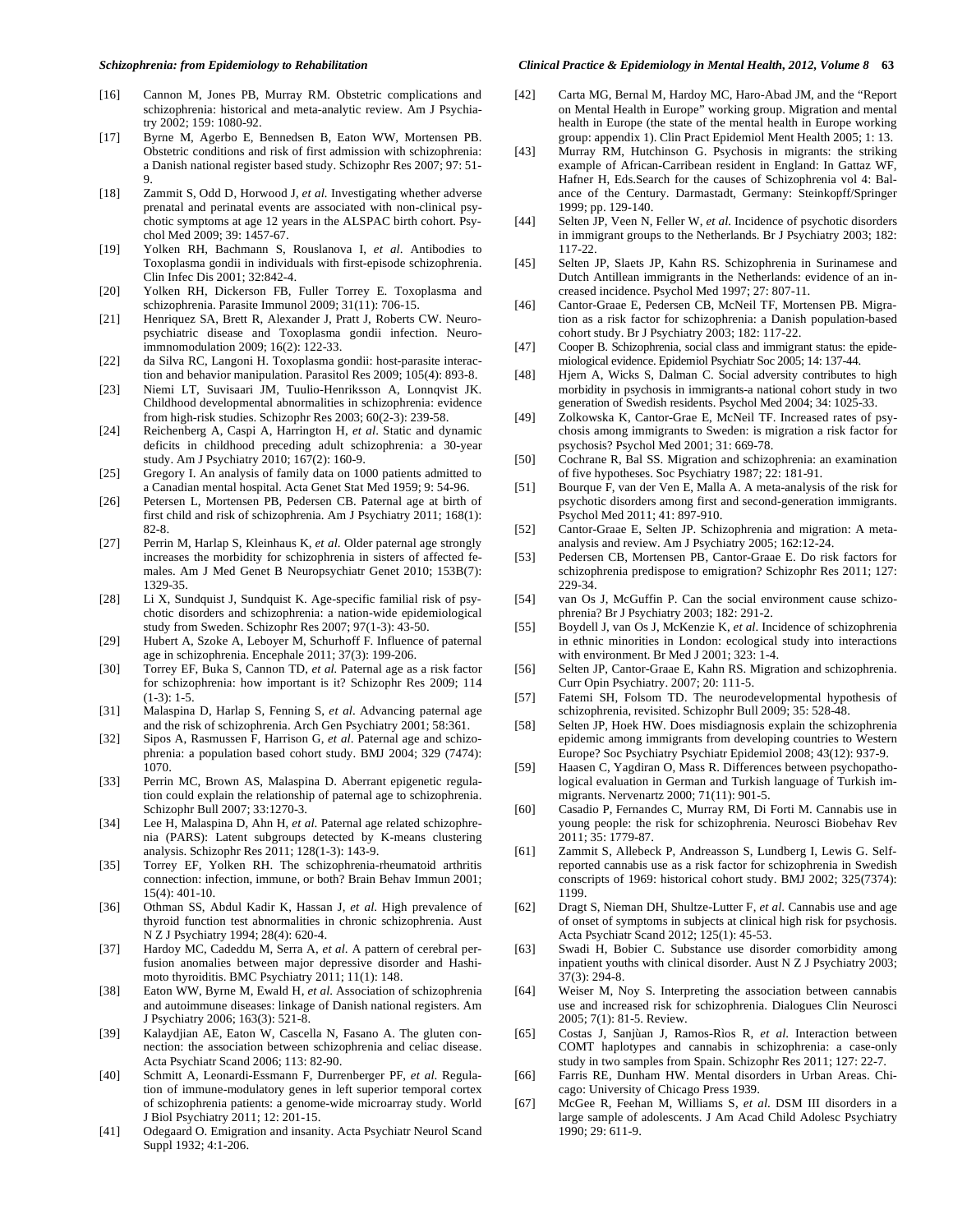#### **64** *Clinical Practice & Epidemiology in Mental Health, 2012, Volume 8* Mura et al.

- [68] Marcelis M, Takei N, van Os J. Urbanization and risk for schizophrenia: does the effect operate before or around the time of illness onset? Psychol Med 1999; 29(5): 1197-203.
- [69] Pedersen CB, Mortensen PB. Evidence of a dose-response relationship between urbanicity during upbringing and schizophrenia risk. Arch Gen Psychiatry 2001; 58(11): 1039-46.
- [70] Marcelis M, Navarro Mateu F, *et al*. Urbanization and psychosis: a study of 1942-1978 birth cohorts in the Netherlands. Psychol Med 1998; 28(4): 871-9.
- [71] Haukka J, Suvisaari J, Varilo T, Lonnqvist J. Regional variation in the incidence of schizophrenia in Finland: a study of birth cohorts born from 1950 to 1969. Psychol Med 2001; 31(6): 1045-53.
- [72] Mortensen PB. Why is the risk of schizophrenia greater in cities than in the country? Ugeskr Laeger 2001; 163: 4717-20.
- [73] vanOs J, Pedersen CB, Mortensen PB. Confirmation of synergy between urbanicity and familial liability in the causation of psychosis. Am J Psychiatry 2004; 161 (12): 2312-4.
- [74] Fox JW. Social class, mental illness, and social mobility: the social selection-drift hypothesis for serious mental illness. J Health Soc Behav 1990; 31: 344-53.
- [75] Jones PB, Bebbington P, Foerster A, *et al*. Premorbid social underachievement in schizophrenia. Results from the Camberwell Collaborative Psychosis Study. Br J Psychiatry 1993; 162: 65-71.
- [76] Yang J, Visscher PM, Wray NR. Sporadic cases are the norm for complex disease. Eur J Hum Genet 2010; 18(9): 1039-43.
- [77] Cardno AG, Gottesman I. Twin studies of schizophrenia: from bow-and-arrow concordance to Star Wars Mx and functional genomics. Am J Med Genet 2000; 97: 12.
- [78] Sullivan PF, Kendler KS, Neale MC. Schizophrenia as a complex trait: evidence from a meta-analysis of twins studies. Arch Gen Psychiatry 2003; 60(12): 1187-92.
- [79] Gottesman II, Bertelsen A. Confirming unexpressed genotypes for schizophrenia. Risk in the offspring of Fischer's Danish identical and fraternal discordant twins. Arch Gen Psychiatry 1989; 46(10): 867-72.
- [80] Kringlen E, Cramer G. Offspring of monozygotic twins discordant for schizophrenia. Arch Gen Psychiatry 1989; 46(10):873-7.
- [81] Kendler KS, Gruenberg AM, Strauss JS. An independent analysis of the Copenhagen sample of the Danish adoption study of schizophrenia. II. The relationship between schizotypal personality disorder and schizophrenia. Arch Gen Psychiatry 1981; 38(9): 982-4.
- [82] Itokawa M, Arinami T, Toru M. Advanced research on dopamine signalling to develop drugs for the treatment of mental disorders: Ser311Cys polymorphisms of the dopamine  $D_2$ -receptor gene and schizophrenia. J Pharmacol Sci 2010; 114: 1-5.
- [83] Williams HJ, Owen MJ, O'Donovan MC. Is COMT a susceptibility gene for schizophrenia? Schizophr Bull 2007; 33: 635-41.
- [84] Bitsios P, Roussos P. Tolcapone, COMT polymorphisms and pharmacogenomic treatment of schizophrenia. Pharmacogenomics 2011; 12: 559-66.
- [85] Costas J, Sanjuan J, Ramos-Rios R, *et al*. Interaction between COMT haplotypes and cannabis in schizophrenia: a case-only study in two samples from Spain. Schizophr Res 2011; 127: 22-7.
- [86] Suarez BK, Duan J, Sanders AR, *et al*. Genomewide linkage scan of 409 European-ancestry and African American families with schizophrenia: suggestive evidence of linkage at 8p23.3-p21.2 and 11p13.1-q14.1 in the combined sample. Am J Hum Genet 2006; 78: 315-33.
- [87] Faraone SV, Skol AD, Tsuang DW, *et al*. Genome scan of schizophrenia families in a large Veterans Affairs Cooperative Study sample: evidence for linkage to 18p11.32 and for racial heterogeneity on chromosomes 6 and 14. Am J Genet B Neuropsychiatr Genet 2005; 139B:91-100.
- [88] Tabarés-Seisdedos R, Rubenstein JL. Chromosome 8p as a potential hub for developmental neuropsychiatric disorders: implications for schizophrenia, autism and cancer. Mol Psychiatry 2009; 14(6): 563-89.
- [89] Mowry BJ, Holmans PA, Pulver AE, *et al*. Multicenter linkage study of schizophrenia loci on chromosome 22q. Mol Psychiatry 2004; 9(8): 784-95.
- [90] Collins AL, Kim Y, Sklar P; International Schizophrenia Consortium, O'Donevan MC, Sullivan PF. Hypothesis-driven candidate genes for schizophrenia compared to genome-wide association studies. Psychol Med 2011; 19:1-9.
- [91] International Schizophrenia Consortium. Purcell SM, Wray NR, Stone JL, *et al*. Common polygenic variation contributes to risk of

schizophrenia and bipolar disorder. Nature 2009; 460 (7256): 748- 52.

- [92] Rietschel M, Mattheisen M, Degenhardt F, *et al*. Association between genetic variation in a region on chromosome 11 and schizophrenia in large samples from Europe. Mol Psychiatry 2011 [Epub ahead of print].
- [93] Greenwood TA, Lazzeroni LC, Murray SS, *et al*. Analysis of 94 candidate genes and 12 endophenotypes for schizophrenia from the Consortium on the Genetics of Schizophrenia. Am J Psychiatry 2011; 168(9): 930-46.
- [94] Holmans PA, Riley B, Pulver AE, , *et al*. Genomewide linkage scan of schizophrenia in a large multicentre pedigree sample using single nucleotide polymorphisms. Mol Psychiatry 2009; 14(8): 786-95.
- [95] Fallin MD, Lasseter VK, Liu Y, *et al*. Linkage and association on 8p21.2-p21.1 in schizophrenia. Am J Med Genet B Neuropsychiatr Genet 2011; 156:188-97.
- [96] Levinson DF, Duan J, Oh S, *et al.* Copy number variants in schizophrenia: confirmation of five previous findings and new evidence for 3q29 microdeletions and VIPR2 duplications. Am J Psychiatry 2011; 168: 302-16.
- [97] Ott J, Macciardi F, Shen Y, *et al*. A pilot study on schizophrenia in Sardinia. Hum Hered 2010; 70: 92-6.
- [98] Stefansson H, Ophoff RA, Steinberg S, *et al*. Common variants conferring risk of schizophrenia. Nature 2009; 460: 744-7.
- [99] O'Donovan MC, Craddock N, Norton N, *et al*. Identification of loci associated with schizophrenia by genome-wide association and follow-up. Nat Genet 2008; 40: 1053-5.
- [100] Zubin J, Magaziner J, Steinhauer SR. The metamorphosis of schizophrenia: from chronicity to vulnerability. Psychol Med 1983; 13: 551-71.
- [101] Bleuler M. The schizophrenic disorders: long term patient and family studies. New Haven: Yale University Press 1978.
- [102] Harding CM, Brooks GW, Ashikaga T, *et al*. The Vermont study of persons with severe mental illness. Long-term outcome of subjects who retrospectively met DSM-IV criteria for schizophrenia. Am J Psychiatry 1987; 144: 727-35.
- [103] Ciompi L. The natural history of schizophrenia in the long-term. Br J Psychiatry 1980; 136: 413-20.
- [104] L. The dynamics of complex biological psychosocial systems-four fundamental psychobiological mediators in the long-term evolution of schizophrenia. Br J Psychiatry 1989; 155 (Suppl 5): 15-21.
- [105] Zubin J, Spring B. Vulnerability- a new view of schizophrenia. J Abnorm Psychol 1977; 103-26.
- [106] Neuechterlein KH, Dawson ME. A heuristic vulnerability/stress model of schizophrenia episodes. Schizophr Bull 1984; 10(2): 300- 12.
- [107] Brown GW, Birley JL. Crises and life changes and the onset of schizophrenia. J Health Soc Behav 1968; 9: 203-14.
- [108] Leff JP, Hirsch SR, Gaind R, Rohde PD, Stevens BS. Life events and maintenance therapy in schizophrenic relapse. Br J Psychiatry 1973; 123: 659-60.
- [109] Grace AA. Dopamine system dysregulation by the ventral subiculum as the common pathophysiological basis for schizophrenia psychosis, psychostimulant abuse, and stress. Neurotox Res 2010; 18: 367-76.
- [110] Corcoran C, Gallitano A, Leitman D, Malaspina D. The neurobiology of the stress cascade and its potential relevance for schizophrenia. J Psychiatr Pract 2001; 7: 3-14.
- [111] Leff J, Vaughn C. Expressed emotion. Hosp Community Psychiatry 1987; 38(10):1117-9.
- [112] Goldstein MJ. Family factors that antedate the onset of schizophrenia and related disorders: the results of a fifteen year prospective longitudinal study. Acta Psychiatr Scand 1985; 71: 7-18.
- [113] Goldstein MJ. Psychosocial issues. Schizophr Bull 1987; 13(1): 157-71
- [114] Nuechterlein KH, Dawson ME, Ventura J, *et al*. The vulnerability/stress model of schizophrenic relapse: a longitudinal study. Acta Psychiatr Scand Suppl 1994; 382: 58-64.
- [115] Meneghelli A, Alpi A, Pafumi N, *et al*. Expressed emotion in firstepisode schizophrenia and ultra high-risk patients: results from the Programma2000 (Milan, Italy). Psychiatry Res 2011; 189 (3): 331- 8.
- [116] McCreadie RG, Robertson LJ, Hall DJ, Berry I. The Nithsdale schizophrenia survey. XI: Relatives'expressed emotion. Stability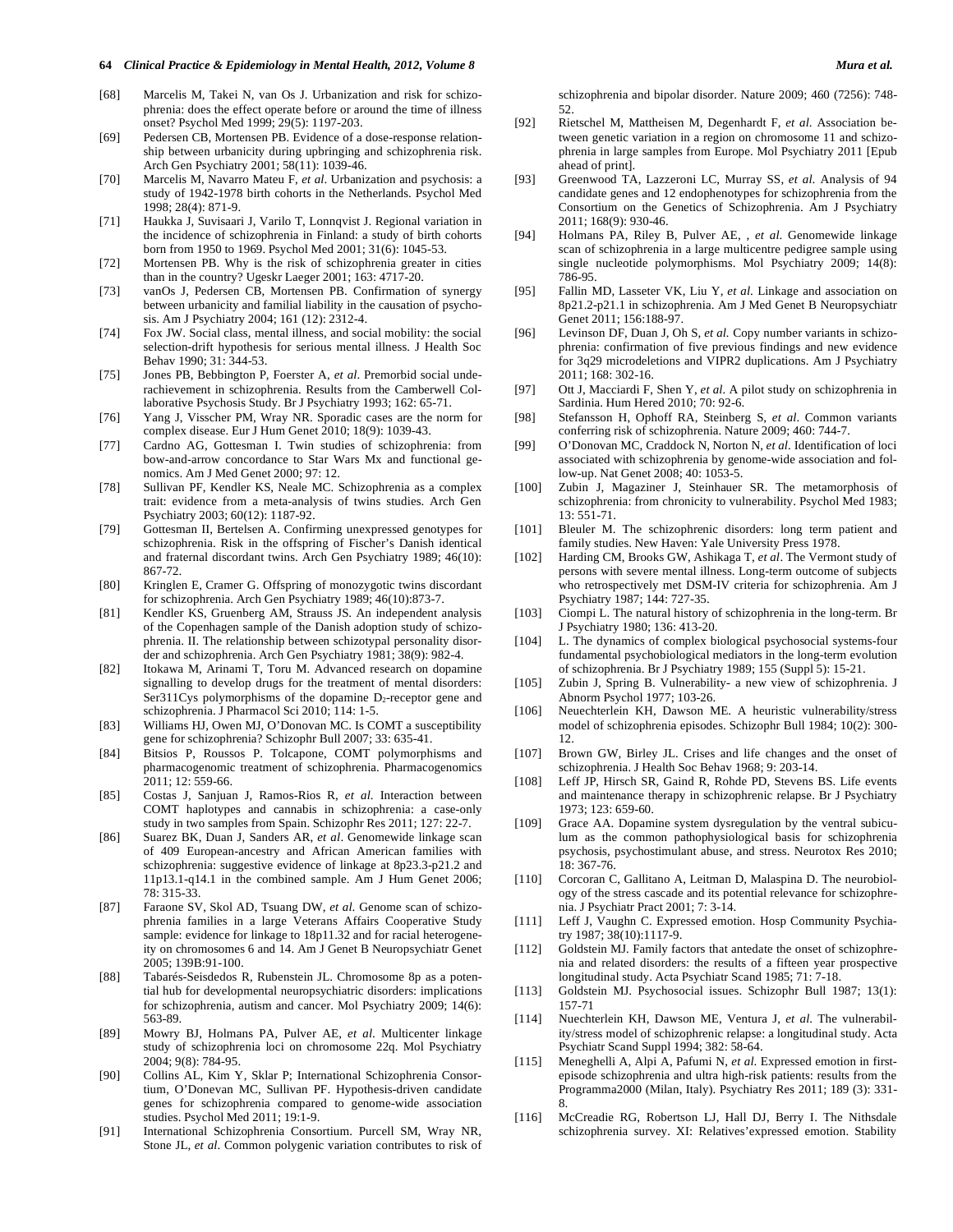#### *Schizophrenia: from Epidemiology to Rehabilitation Clinical Practice & Epidemiology in Mental Health, 2012, Volume 8* **65**

over five years and its relation to relapse. Br J Psychiatry 1993; 162: 393-7.

- [117] Hafner H, Maurer K, Loffler W, *et al*. The epidemiology of early schizophrenia. Influence of age and gender on onset and early course. Br J Psychiatry Suppl 1994; 23: 29-38.
- [118] Cutting J. The psychology of schizophrenia. London, UK.:Churchill Livingstone 1985.
- [119] Pfohl B, Winokur G. The micropsychopathology of hebephrenic/catatonic schizophrenia. J Nerv Ment Dis 1983; 171:296- 300.
- [120] Dalkin T, Murphy P, Glazebrook C, Medley I, Harrison G. Premorbid personality in first-onset psychosis. Br J Psychiatry 1994; 164(2): 202-7.
- [121] Bogren M, Mattisson C, Tambs K, *et al*. Predictors of psychosis: a 50-year follow-up of the Lundby population. Eur Arch Psychiatry Clin Neurosci 2010; 260(2): 113-25.
- [122] Aleman A, Kahn RS, Selten JP. Sex differences in the risk of schizophrenia: evidence from meta-analysis. Arch Gen Psychiatry 2003; 60(6): 565-71.
- [123] Crow TJ. The "big bang" theory of the origin of psychosis and the faculty of language. Schizophr Res 2008; 102(1-3): 31-52.
- [124] James A, Crow YJ, Renowden S, *et al*. Is the course of brain development in schizophrenia delayed? Evidence from onsets I adolescence. Schizophr Res 1999; 40(1): 1-10.
- [125] Bertelsen M, Jeppesen P, Petersen L, *et al*. Course of illness in a sample of 265 patients with first-episode psychosis—five-year follow-up of the Danish OPUS trial. Schizophr Res 2009; 107(2-3): 173-8.
- [126] Riecher-Rossler A, Hafner H. Schizophrenia and oestrogens-is there an association? Eur Arch Psychiatry Clin Neurosci 1993; 242(6): 323-8.
- [127] Grigoriadis S, Seeman MV. The role of estrogen in schizophrenia: implications for schizophrenia practice guidelines for women. Can J Psychiatry 2002; 47(5): 437-42.
- [128] Cohen A, Patel V. Questioning an axiom: better prognosis for schizophrenia in the developing world? Schizophr Bull 2008; 34(2): 229-44.
- [129] Alem A, Kebede D. Conducting psychiatric research in the developing world: Challenges and rewards. Br J Psychiatry 2003; 182: 185-7.
- [130] Morrison G, O'Carroll R, McCreadie R. Long-term course of cognitive impairment in schizophrenia. Br J Psychiatry 2006; 189: 556-7.
- [131] Gold S, Arndt S, Nopoulos P, O'Leary DS, Andreasen NC. Longitudinal study of cognitive function in first-episode and recent-onset schizophrenia. Am J Psychiatry 1999; 156(9): 1342-8.
- [132] Hoff AL, Svetina C, Shields G, Stewart J, DeLisi LE. Ten year longitudinal study of neuropsycological functioning subsequent to a first episode of schizophrenia. Schizophr Res 2005; 78(1): 27-34.
- [133] vanWinkel R, Myin-Germeys I, Delespaul P, *et al*. Premorbid IQ as a predictor for the course of IQ in first onset patients with schizophrenia: a 10-year follow-up study. Schizophr Res 2006; 88(1-3): 47-54.
- [134] Hardoy MC, Carta MG, Catena M, *et al*. Impairment in visual and spatial perception in schizophrenia and delusional disorder. Psychiatry Res 2004; 127(1-2): 163-6.
- [135] Reichenberg A, Caspi A, Harrington H, *et al*. Static and dynamic deficits in childhood preceding adult schizophrenia: a 30-year study. Am J Psychiatry 2010; 167(2): 160-9.
- [136] Aylward E, Walker E, Bettes B. Intelligence in schizophrenia: meta-analysis of the research. Schizophr Bull 1984; 10: 430-59.
- [137] Woodberry KA, Giuliano AJ, SeidmanLJ. Premorbid IQ in schizophrenia: a meta-analytic review. Am J Psychiatry 2008; 165: 579- 87.
- [138] Seidman LJ, Buka SL, Goldstein JM, Tsuang MT. Intellectual decline in schizophrenia: evidence from a prospective birth cohort 28 years follow-up study. J Clin Exp Neuropsychol 2006; 28: 225- 42.
- [139] Heaton RK, Gladsjo JA, Palmer BW, *et al*. The stability and course of neuropsychological deficits in schizophrenia. Arch Gen Psychiatry 2001; 58: 24-32.
- [140] Rund BR. A review of longitudinal studies of cognitive functions in schizophrenia patients. Schizophr Bull 1998; 24: 425-35.
- [141] Kurtz MM. Neurocognitive impairment across the lifespan in schizophrenia: an update. Schizophr Res 2005; 74: 15-26.
- [142] White L, Friedman JI, Bowie CR, *et al*. Long term outcomes in chronically hospitalized geriatric patients with schizophrenia: retrospective comparison of first and second generation antipsychotics. Schizophr Res 2006; 88: 127-34.
- [143] Rajji TK, Mulsant BH. Nature and course of cognitive functions in late-life schizophrenia: a systematic review. Schizophr Res 2008; 102: 122-140.
- [144] Keefe RSE, Mohs RC, Losonczy MF, *et al*. Characteristics of very poor outcome schizophrenia. Am J Psychiat 1987; 144: 889-95.
- [145] Keefe RSE, Freska E, Apter SH, *et al*. Clinical characteristics of Kraepelinian schizophrenia: Replication and extension of previous findings. Am J Psychiatry 1996; 153: 806-11.
- [146] Keefe RSE, Mohs RC, Silverman JM, *et al*. Characteristics of Kraepelinian schizophrenia and their relation to premorbid sociosexual functioning. In: Angrist B, Schulz SC, Eds. The neuroleptic nonresponsive patients: Characterization and treatment. Washington DC: American Psychiatric Press 1990.
- [147] Bralet MC, Loas G, Yon V, Marechal V. Clinical characteristics and risk factors for Kraepelinian subtype of schizophrenia: Replication of previous findings and relation to summer birth. Psychiatry Res 2002; 111: 147-54.
- [148] Kilzieh N, Wood AE, Erdman J, Raskind M, Tapp A. Depression in Kraepelinian schizophrenia. Compr Psychiatry 2003; 44: 1-6.
- [149] Brickman AM, Buchsbaum MS, Shihabuddin L, *et al*. Thalamus size and outcome in schizophrenia. Schizophr Res 2004; 71: 473- 84.
- [150] Friedman JI, Harvey PD, Kemether E, Byne W, Davis KL. Cognitive and functional changes with aging in schizophrenia. Biol Psychiatry 1999; 46: 921-8.
- [151] Harvey PD, Reichenberg A, Bowie CR, Patterson TC, Heaton RK. The course of neuropsychological performance and functional capacity in older patients with schizophrenia. Influences of previous history of long-term institutional stay. Biol Psychiat 2010; 67: 933- 9.
- [152] Keefe R, Bilder RM, Davis SM, *et al*. Neurocognitive effects of antipsychotic medications in patients with chronic schizophrenia in the CATIE Trial. Arch Gen Psychiatry 2007; 64: 633-47.
- [153] De GraciaDòminguez M, Viechtbauer W, Simons CJ, Van Os J, Krabbendam L. Are psychotic psychopathology and neurocognition orthogonal? A systematic review of their associations. Psychol Bull 2009; 135: 157-71.
- [154] Palmer BW, Heaton RK, Paulsen JS, *et al*. Is it possible to be schizophrenic yet neuropsychologically normal? Neuropsychology 1997; 11: 437-46.
- [155] Kremen WS, Seidman LJ, Faraone SV, Toomey R, Tsuang MT. The paradox of normal neuropsychological function in schizophrenia. J Abnorm Psychol 2000; 109: 743-52.
- [156] Leung WW, Bowie CR, Harvey PD. Functional implication of neuropsychological normality and symptom remission in older outpatients diagnosed with schizophrenia: a cross-sectional study. J Int Neuropsychol Soc 2008; 14:479-88.
- [157] Heinrichs RW, Miles AA, Smith D, *et al*. Cognitive, clinical, and functional characteristics of verbally superior schizophrenia patients. Neuropsychology 2008; 22: 321-8.
- [158] Palmer BW, Heaton RK, Gladsjo JA, *et al*. Heterogeneity in functional status among older outpatients with schizophrenia: employment history, living situation, and driving. Schizophr Res 2002; 55: 205-15.
- [159] Wykes T, Huddy V, Cellard C, McGurk SR, Czobor P. A metaanalysis of cognitive remediation for schizophrenia: methodology and effect sizes. Am J Psychiatry 2011; 168: 472-85.
- [160] McGurk SR, Twamley EW, Sitzer DI, McHugo GJ, Mueser KT. A meta-analysis of cognitive remediation in schizophrenia. Am J Psychiatry 2007; 164: 1791-802.
- [161] Kurtz MM, Moberg PJ, Gur RC, Gur RE. Approaches to cognitive remediation of neuropsychological deficits in schizophrenia: a review and meta-analysis. Neuropsychol Rev 2001; 11: 197-210.
- [162] Keshavan MS, Eack SM, Wojtalik JA, *et al*. A broad cortical reserve accelerates response to cognitive enhancement therapy in early course schizophrenia. Schizophr Res 2011; 130:123-9.
- [163] Veltro F, Mazza M, Vendittelli N, *et al*. A comparison of the effectiveness of Problem Solving Training and of Cognitive-Emotional Rehabilitation on neurocognition, social cognition and social functioning in people with schizophrenia. Clin Pract Epidemiol Ment Health 2011; 7:123-32.